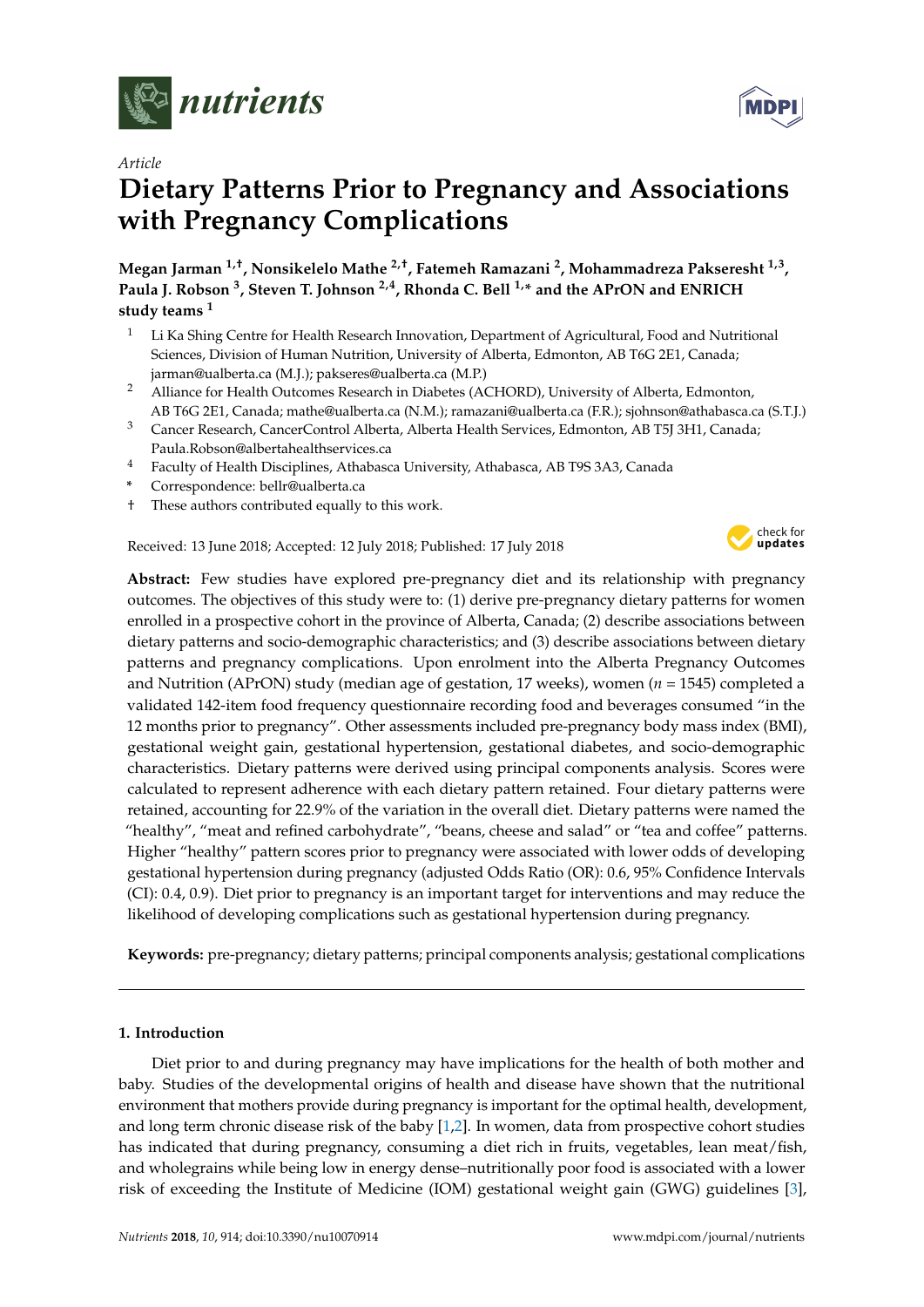and lower risk of developing complications such as gestational hypertension [\[4\]](#page-11-3) or gestational diabetes [\[5–](#page-11-4)[7\]](#page-12-0). In 2016, the Society for Obstetricians and Gynaecology Canada released a report on the consensus on female nutrition across the life-course in order to achieve optimal health for both women and their offspring [\[8\]](#page-12-1). The report recommended that all women consume a balanced and varied diet consisting of frequent intakes of vegetables, fruit, whole-grains, low-fat diary, lean meat and fish, and legumes and nuts, with lower consumption of red and processed meat and sugar-sweetened beverages [\[8\]](#page-12-1). During pregnancy women, are recommended to also increase calorie intakes by around 300 kcal/day from the second trimester but to do so by consuming extra portions of vegetables and fruit, whole-grains, low-fat dairy or alternatives, or lean meat/fish or alternatives, as opposed to increasing consumption of energy-dense, nutrient poor foods [\[9\]](#page-12-2). A diet in line with these recommendations aims to meet a woman's own nutritional requirements as well as facilitate healthy development of her foetus throughout the pregnancy [\[8\]](#page-12-1).

Diet during pregnancy has therefore been a focus for a number of interventions to improve pregnancy health outcomes. Despite large-scale interventional Randomized Controlled Trials (RCT) such as the LIMIT trial in Australia [\[10\]](#page-12-3) and the UK Pregnancies Better Eating and Activity Trial (UPBEAT) in the UK [\[11\]](#page-12-4) being successful in improving dietary behaviours of women during pregnancy, there were no significant effects on reducing pregnancy complications such as gestational diabetes and hypertension. Therefore there has recently been an increasing focus on the influence of preconception health on pregnancy outcomes [\[12\]](#page-12-5). There is evidence to suggest that patterns of diet are relatively stable [\[13](#page-12-6)[,14\]](#page-12-7) and have been shown to track from prior to during pregnancy [\[15\]](#page-12-8). Therefore, it is likely that establishing healthy eating behaviours prior to becoming pregnant could be a key target for intervention to improve pregnancy health. There is some evidence that patterns of diet prior to pregnancy which include higher intakes of red and processed meat and low intakes of fruits, vegetables, and whole-grains are associated with an increased risk of developing gestational diabetes [\[16–](#page-12-9)[18\]](#page-12-10) or gestational hypertension [\[19\]](#page-12-11). However, these findings are based on data from two cohort studies (one in the USA and one in Australia), which were collected 15–25 years ago and it is possible that patterns of food choice have changed over time. Therefore, more contemporary diet data would be advantageous. In addition, these studies only included gestational hypertension or gestational diabetes as outcome measures and neither assessed associations between dietary patterns and excess or inadequate gestational weight gain. Furthermore, both research groups concluded that assessment of dietary patterns prior to pregnancy and associations with pregnancy complications needed to be carried out in other prospective cohort studies in order to expand the evidence base.

Diet has often been examined by relationships between single nutrients or foods, e.g., fat, carbohydrate, or red meat, and a particular state (e.g., disease or weight gain). Whilst this is useful for hypothesizing the mechanism for the diet–disease relationship it does not account for the complexity of human dietary behaviours where foods, and therefore nutrients, are often consumed in combination. Dietary pattern analysis detects groups of foods that tend to cluster (i.e., consumed together) and their combined effect on the risk for diseases or their effect in disease progression can be determined [\[20\]](#page-12-12).

Therefore this study aims to: (1) derive pre-pregnancy dietary patterns using principal component analysis for women enrolled in a prospective cohort study (Alberta Pregnancy Outcomes and Nutrition; APrON) in the province of Alberta, Canada; (2) describe associations between dietary patterns and socio-demographic characteristics; and (3) describe associations between dietary patterns and pregnancy complications (including gestational diabetes, excessive gestational weight gain, and gestational hypertension).

#### **2. Methods**

#### *2.1. Study Population and Setting*

Data were obtained from women who participated in the prospective Alberta Pregnancy Outcomes and Nutrition (APrON) cohort [\[21\]](#page-12-13). Briefly, APrON is an ongoing prospective cohort study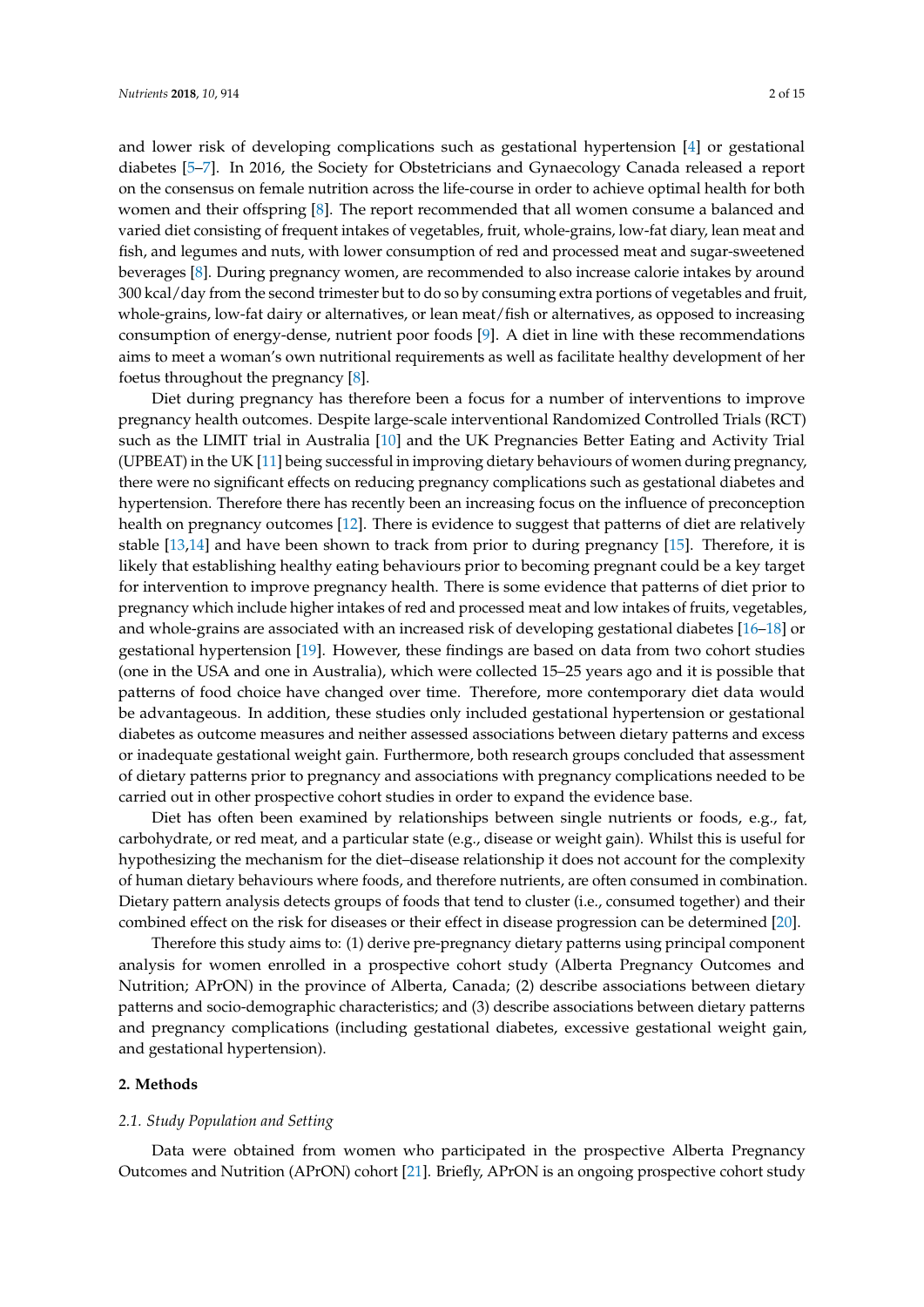of 2189 women in pregnancy and their children in the metropolitan areas of Alberta, Canada. APrON's primary aims were to determine the relationships between maternal nutrient intake and status, before, during, and after gestation and maternal mood, birth and obstetric outcomes, and neurodevelopment in children [\[21\]](#page-12-13). Women were recruited between May 2009 and November 2012 and were eligible for the study if they were >16 years of age, at <27 weeks of gestation, and literate in English. The Health Research Ethics Boards at the University of Alberta and the University of Calgary granted study approval and participants gave written informed consent prior to completing any assessments.

## *2.2. Dietary Assessment*

Diet prior to pregnancy was assessed by a Food Frequency Questionnaire (FFQ), based on the National Cancer Institute's Diet History Questionnaire for Canadians [\[22\]](#page-12-14), and has been validated for assessing pre-pregnancy diet [\[23\]](#page-12-15). The FFQ was completed by participants during their first study visit. The FFQ contained 154 questions covering 142 different food and drink items. Participants were asked to report their frequency of consumption and portion sizes of these food and drinks in the 12 months prior to becoming pregnant. Frequency options were "never"; "1–6 times per year"; "7–11 times per year", "once a month"; "2–3 times per month"; "once a week"; "2 times a week"; "3–4 times per week"; "5–6 times per week", "once a day"; and "2 or more times a day". Data were converted into daily frequencies of consumption following data entry. Daily calorie intake was derived by entering portion size data for each food and drink item into FoodProcessor version 10.14 [\[24\]](#page-12-16) which linked data from the questionnaire to the Canadian Nutrient File. Once calories per portion was determined, this was multiplied by each participant's daily frequency of consumption for the corresponding food and drink item and summed. Those with unlikely daily energy intakes of <600 kcal or >3500 kcal [\[25\]](#page-12-17) per day were excluded from the analysis (*n* = 53)

## *2.3. Socio-Demographic and Anthropometric Assessments*

Socio-demographic characteristics and behaviours including age, education, household income, marital status, occupation, and smoking history were assessed by questionnaire at each participant's first study visit. Women reported their weight prior to pregnancy. At the first study visit trained researchers measured women's height to the nearest 0.1 cm using a Charder HM200P Portstad portable Stadiometer (manufactured in Taiwan) and also women's weight to the nearest 0.01 kg using a Healthometer Professional 752KL (manufactured in McCook, Chicago, IL, USA). Women were weighed at each subsequent study visit a maximum of three times during pregnancy. At the three-month postpartum visit women reported their highest weight in the pregnancy. Self-reported weight prior to pregnancy and measured height were used to calculate pre-pregnancy body mass index (BMI) in kilograms/metre<sup>2</sup> (kg/m<sup>2</sup>). Total gestational weight gain was calculated by subtracting pre-pregnancy weight from the highest weight in pregnancy. Further details on the calculations and validity of pre-pregnancy BMI and GWG in this cohort have been published previously [\[26\]](#page-12-18).

#### *2.4. Pregnancy Complications*

Incidence of gestational hypertension (early diagnosis <  $24$  weeks or later diagnosis  $\geq 24$  weeks) and gestational diabetes was assessed from the birth record. Women recruited to the APrON study provided their Alberta Health personal health number and consented to access to their health records during pregnancy and delivery.

#### *2.5. Physical Activity*

Physical activity prior to pregnancy was assessed using the Baecke Questionnaire [\[27,](#page-12-19)[28\]](#page-13-0). The questionnaire was modified to refer to physical activity prior to pregnancy. The questionnaire consists of three sections which asked participants to report the intensity and frequency of physical activity that they accrued over the month prior to becoming pregnant while: (1) at work, (2) playing sports, and (3) doing leisure-time activities. Physical activity from each of these sources was scored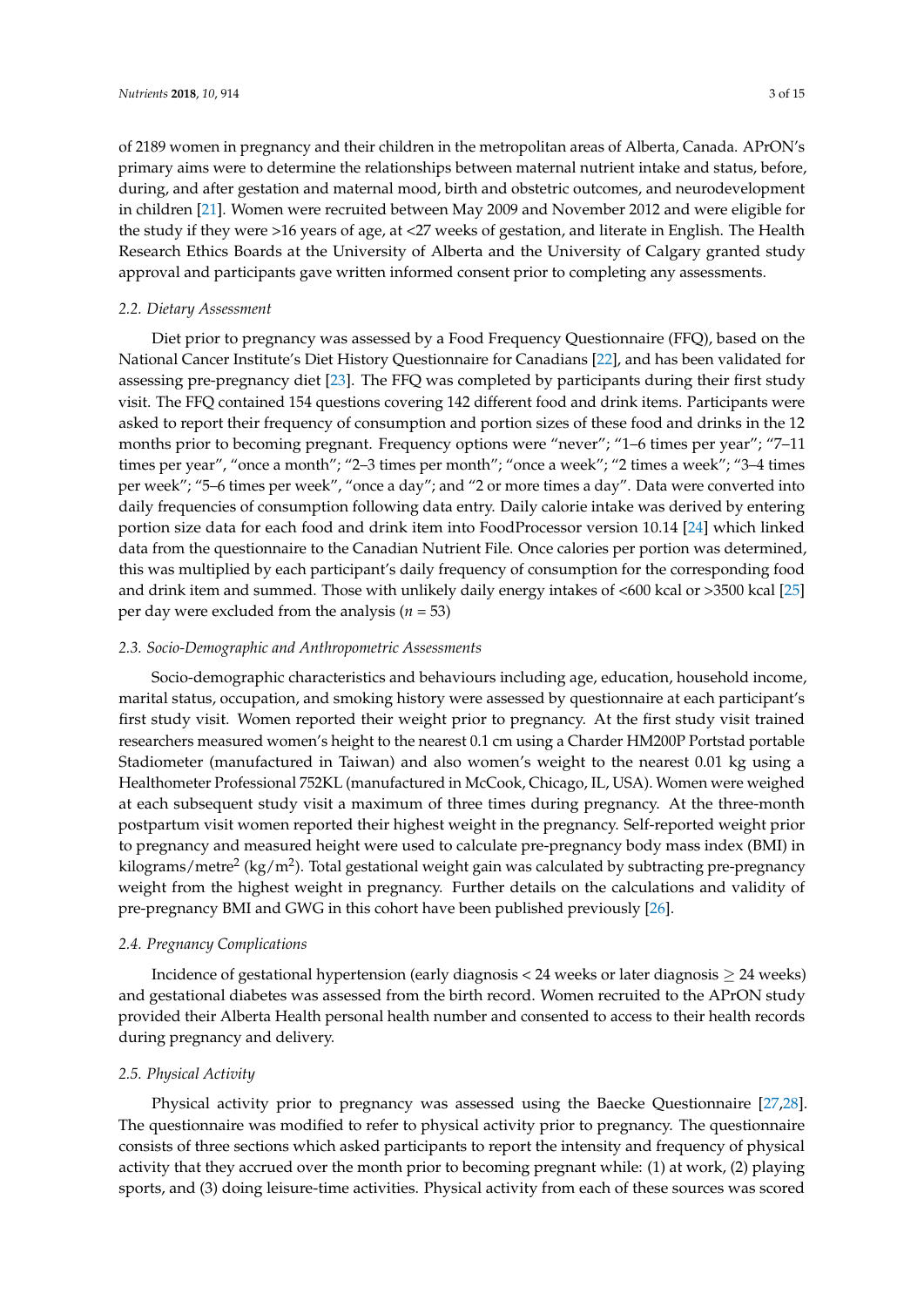between 1 and 5 and a total physical activity score was calculated as a summation of all three scores resulting in a score between 5 (low activity) and 15 (high activity).

## 2.6. Dietary Patterns Analysis

Principal component analysis (PCA) was conducted on dietary data derived from the FFQ. The 142 *2.6. Dietary Patterns Analysis* food items from the FFQ were collapsed into 51 food groups according to similarity of food type and nutritional composition in a similar process to other dietary pattern studies [\[29\]](#page-13-1); the food groups and the items within them are shown in supplementary Table S1. The daily frequency of consumption of  $\frac{1}{2}$ foods in each food group was summed. PCA was run on the correlation matrix of the frequency of consumption of the 51 food groups following which orthogonal varimax rotation was applied [\[30\]](#page-13-2). The number of components to be retained were considered at the point at which the scree plot (Figure [1\)](#page-3-0) levelled off (i.e., eigenvalue of greater than two) [\[31\]](#page-13-3). Food groups with coefficients  $\geq$  0.20 were used to describe the component and provide the dietary pattern interpretation. The coefficients represent covariance between the foods and the overall component. Foods with positive coefficients were positively associated with the component, whilst the opposite was true for negative coefficients. Scores Transference visitive methods with the component retained. Scores were derived was true member to suppresent were<br>by multiplying the frequency of consumption of each food group by its corresponding coefficient for the component and then summing. These dietary pattern scores were then standardized and expressed as *z*-scores  $[32]$ . the white and nutrition in supplementary flave 5. The daily hequency of consumption complying the requency of computer of each look gloup by its corresponding coefficient

<span id="page-3-0"></span>

**Figure 1.** Scree plot of eigenvalues from principal component analysis (PCA) following **Figure 1.** Scree plot of eigenvalues from principal component analysis (PCA) following orthogonal rotation. Scree plot indicating variance explained by number of principal components retained.  $\frac{1}{2}$  Components with an eigenvalue > 2 were retained.

## *2.7. Statistical Analysis*

Associations between socio-demographic variables (age, education, family income, marital status, smoking history, and physical activity) and dietary pattern scores were assessed in multivariate linear regression models. Subsequently, associations between dietary pattern scores and pregnancy complications (gestational diabetes, excessive gestational weight gain and gestational hypertension) were assessed in forward step-wise logistic regression models. Covariates and confounders were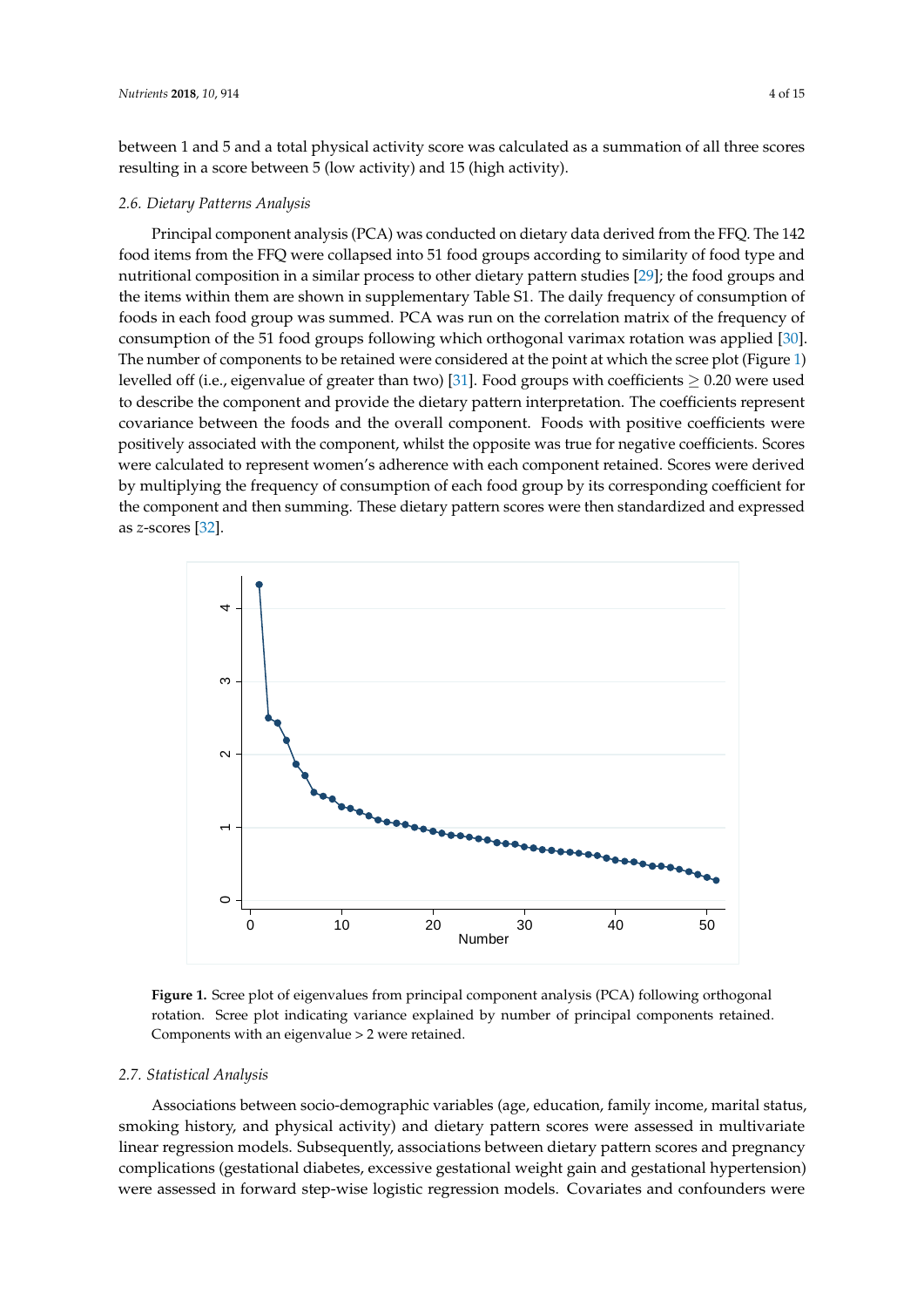included; those variables with a univariate association of  $p \leq 0.2$ , and women's age in years, were included in the final multivariate analyses. Those participants with a pre-pregnancy BMI categorized as underweight were excluded from the final analyses due to small numbers ( $n = 48$ ). All analyses were also adjusted for total energy intake (kcal/day). Statistical analysis was conducted using STATA SE 14.0, Statacorp (College Station, TX, USA) [\[33\]](#page-13-5). All significant differences or associations were based at  $p < 0.05$  level.

# **3. Results**

A total of 1598 participants completed the FFQ upon enrolment to the study (median gestational age at recruitment was 17 weeks) of which 53 were excluded for implausible energy intakes leaving a final sample for analysis of 1545. Participants were on average 31.4  $(\pm 4.2)$  years old. The majority (72%) were university educated, had an annual household income of ≥CAD\$100,000 (58%), were married or cohabiting (97%), and self-identified as Caucasian (84%). Prior to pregnancy, most of the women (65%) had a normal BMI, with a third of women (33%) considered overweight or obese. During pregnancy, 48% gained weight in excess of the IOM gestational weight gain guidelines, and very few smoked (1%). In total 93 (6%) women developed gestational hypertension and 49 (3%) developed gestational diabetes (Table [1\)](#page-4-0).

<span id="page-4-0"></span>

| Characteristics ( $n = 1545$ )                  |            |
|-------------------------------------------------|------------|
| Age in years (mean (SD))                        | 31.4 (4.2) |
| Education $(n \, 0)$                            |            |
| - Below university level                        | 420 (28)   |
| - University level                              | 1102 (72)  |
| Household yearly income $(n \, %)$              |            |
| $-$ <\$100,000                                  | 634 (42)   |
| $-2$100,000$                                    | 883 (58)   |
| Marital status $(n \ (\%))$                     |            |
| - Single, divorced, widowed                     | 45(3)      |
| - Married/cohabiting                            | 1483 (97)  |
| Parity $(n \ (\%))$                             |            |
| - Nulliparous                                   | 861 (57)   |
| - Multiparous                                   | 662 (43)   |
| Ethnicity $(n \ (\%))$                          |            |
| - White                                         | 1288 (84)  |
| - Not white                                     | 237 (16)   |
| Smoked during pregnancy $(n \, (%)$             | 12(1)      |
| Pre-pregnancy BMI $(n \ (\%)$                   |            |
| - Underweight                                   | 48(3)      |
| - Normal weight                                 | 913 (65)   |
| - Overweight                                    | 295 (21)   |
| - Obese                                         | 154 (11)   |
| Gestational weight gain guidelines ( $n$ (%))   |            |
| Below                                           | 247 (18)   |
| Within                                          | 465 (34)   |
| Above                                           | 666 (48)   |
| Developed gestational hypertension $(n \, (\%)$ | 93(6)      |
| Developed gestational diabetes ( $n$ (%))       | 49(3)      |

**Table 1.** Participant characteristics. BMI: body mass index.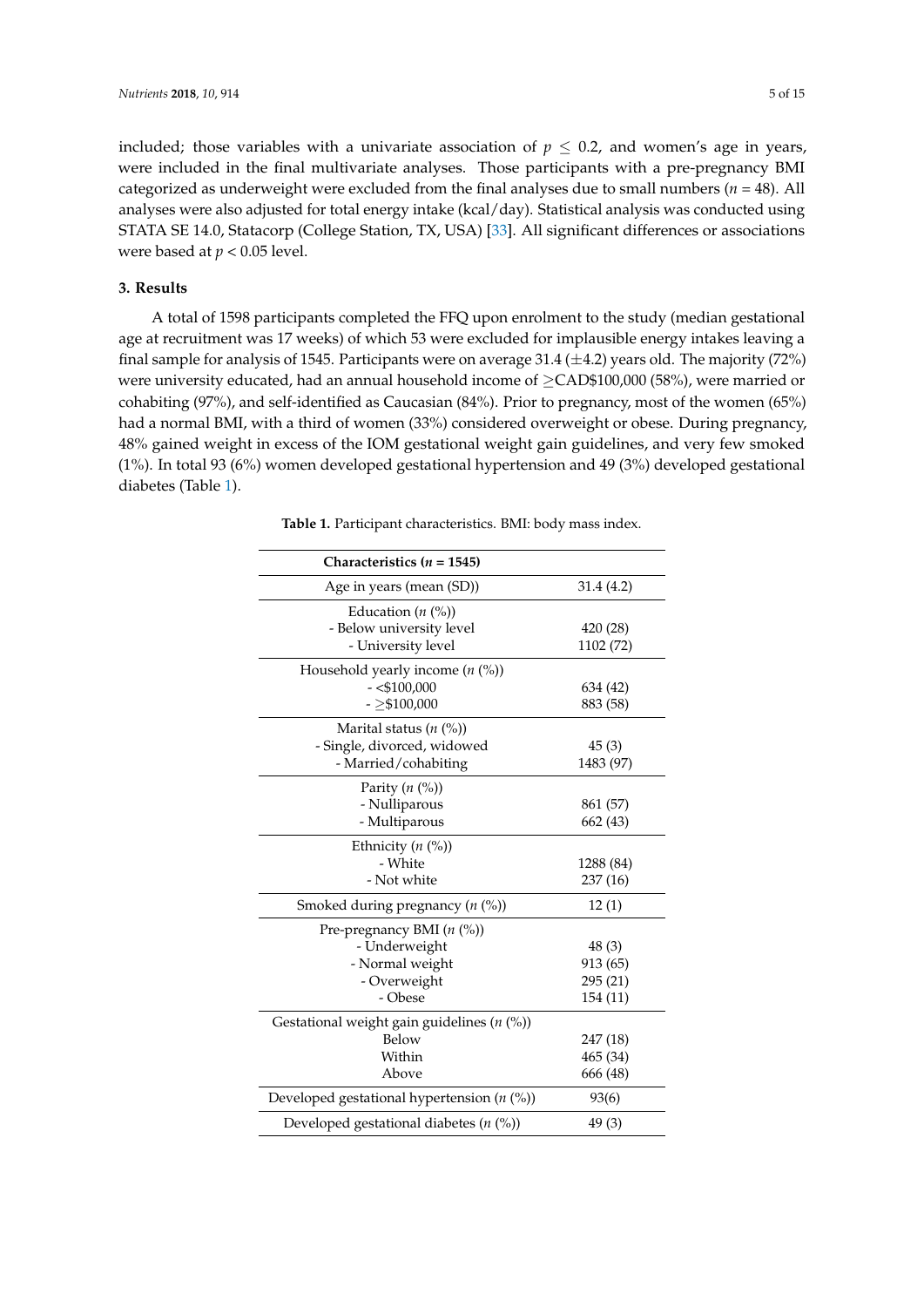#### *3.1. Dietary Patterns*

Four interpretable components were retained and examined as dietary patterns. These patterns cumulatively explained 22.9% of the total variance in diet. The dietary patterns, food groups and coefficients are described in Table [2.](#page-6-0) The first dietary pattern explained 7% of the variance in diet and was characterized by frequent intakes of other vegetables, green vegetables, fruit (excluding juice), orange vegetables, oils, brown pasta or rice, fish, tomatoes, and white pasta. Pattern one was therefore named the "healthy pattern". The second dietary pattern explained 5.9% of the variance in the diet, and was characterized by more frequent intakes of red meat, processed meat, fries and roast potatoes, white bread, and boiled potatoes. Pattern 2 was therefore named the "meat and refined carbohydrates pattern". The third dietary pattern explained 5.6% of the variance in diet, and was characterized by frequent intakes of beans and pulses, cheese, and salad vegetables and was therefore named the "beans, cheese and salad" pattern. The fourth dietary pattern explained 4.4% of the variance in diet and was characterized by more frequent intakes of coffee, tea (both regular and decaffeinated), reduced-fat milk, full-fat milk, cream and added sugar. Therefore, the final dietary pattern was named the "tea and coffee pattern".

**Table 2.** Dietary patterns derived from principal component analysis and their corresponding coefficients.

| <b>Food Groups</b>       | <b>Healthy Pattern</b> | <b>Meat and Refined</b><br>Carbohydrate Pattern | Beans, Cheese and<br><b>Salad Pattern</b> | Tea and Coffee Pattern |
|--------------------------|------------------------|-------------------------------------------------|-------------------------------------------|------------------------|
| Green vegetables         | 0.36                   | $-0.03$                                         | 0.01                                      | $-0.04$                |
| Orange vegetables        | 0.30                   | $-0.07$                                         | 0.07                                      | $-0.05$                |
| Other vegetables         | 0.36                   | 0.07                                            | $-0.06$                                   | $-0.01$                |
| Salad vegetables         | 0.06                   | $-0.07$                                         | 0.46                                      | $-0.07$                |
| Beans and pulses         | $-0.005$               | $-0.05$                                         | 0.47                                      | $-0.08$                |
| Vegetarian food          | 0.14                   | $-0.14$                                         | $-0.007$                                  | $-0.02$                |
| <b>Tomatoes</b>          | 0.20                   | 0.09                                            | 0.09                                      | $-0.01$                |
| <b>Boiled potatoes</b>   | 0.005                  | 0.20                                            | 0.005                                     | $-0.01$                |
| Fries                    | $-0.05$                | 0.30                                            | $-0.007$                                  | $-0.02$                |
| Chips                    | 0.06                   | 0.06                                            | 0.12                                      | $-0.01$                |
| Fruit juice              | 0.06                   | 0.07                                            | $-0.03$                                   | 0.03                   |
| Fruit                    | 0.33                   | $-0.10$                                         | 0.07                                      | 0.009                  |
| Dried fruit              | 0.19                   | $-0.13$                                         | 0.008                                     | 0.11                   |
| Nuts and seeds           | 0.10                   | $-0.02$                                         | 0.15                                      | 0.04                   |
| Confectionery            | $-0.04$                | 0.15                                            | 0.15                                      | 0.06                   |
| Sweet spreads            | 0.06                   | 0.07                                            | 0.06                                      | 0.05                   |
| Added sugar              | $-0.03$                | 0.08                                            | $-0.03$                                   | 0.27                   |
| White bread              | $-0.01$                | 0.26                                            | $-0.05$                                   | 0.001                  |
| Whole-meal bread         | 0.05                   | 0.16                                            | 0.10                                      | 0.02                   |
| Brown rice and pasta     | 0.22                   | $-0.05$                                         | 0.08                                      | 0.02                   |
| White rice and pasta     | 0.20                   | 0.17                                            | $-0.14$                                   | $-0.002$               |
| <b>Breakfast cereals</b> | 0.07                   | $-0.08$                                         | 0.11                                      | 0.07                   |
| <b>Crackers</b>          | 0.04                   | 0.006                                           | 0.11                                      | 0.02                   |
| Pizza                    | 0.07                   | 0.11                                            | 0.14                                      | $-0.04$                |
| Perogies and dumplings   | 0.06                   | 0.19                                            | $-0.08$                                   | $-0.007$               |
| Pancakes and waffles     | 0.03                   | 0.07                                            | 0.02                                      | 0.04                   |
| Cakes and biscuits       | $-0.009$               | 0.14                                            | 0.13                                      | 0.03                   |
| <b>Desserts</b>          | 0.001                  | 0.17                                            | 0.10                                      | 0.01                   |
| Full-fat milk            | 0.05                   | 0.004                                           | $-0.14$                                   | 0.25                   |
| Reduced-fat milk         | 0.01                   | $-0.04$                                         | 0.04                                      | 0.46                   |
| Cream                    | $-0.08$                | 0.17                                            | 0.11                                      | 0.27                   |
| <b>Cheese</b>            | $-0.09$                | 0.04                                            | 0.46                                      | $-0.05$                |
| Yoghurt                  | 0.13                   | 0.02                                            | 0.08                                      | 0.04                   |
| Protein bars             | $-0.008$               | $-0.02$                                         | 0.03                                      | $-0.03$                |
| Full-fat spread          | 0.10                   | 0.08                                            | 0.01                                      | $-0.05$                |
| Reduced-fat spread       | 0.05                   | 0.14                                            | 0.05                                      | $-0.02$                |
| Oils                     | 0.28                   | 0.08                                            | $-0.02$                                   | 0.01                   |
| Eggs                     | 0.19                   | 0.07                                            | $-0.03$                                   | $-0.01$                |
| Chicken and turkey       | 0.07                   | 0.17                                            | $-0.003$                                  | $-0.005$               |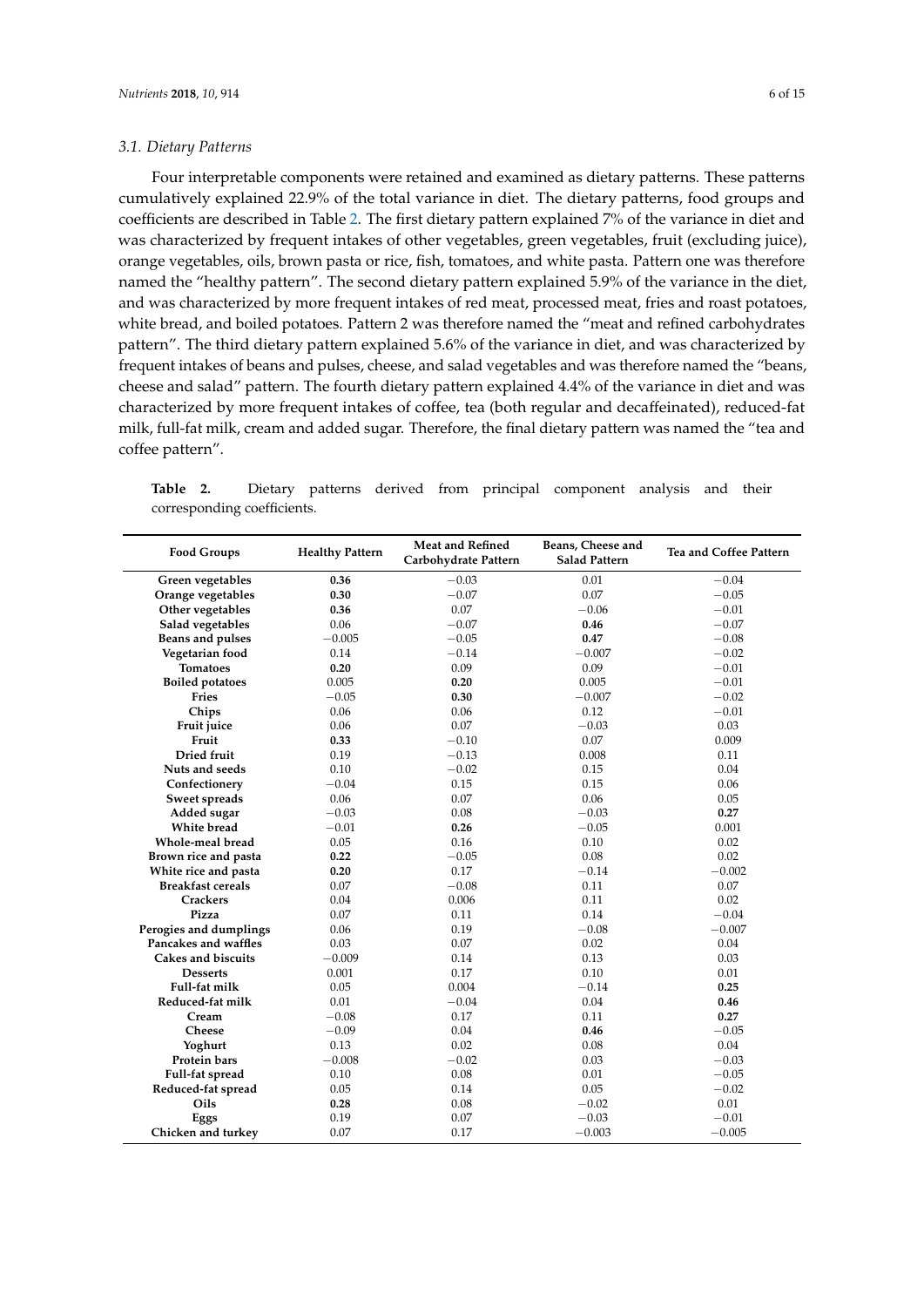<span id="page-6-0"></span>

| Red meat                | 0.06    | 0.37    | $-0.04$ | 0.01    |
|-------------------------|---------|---------|---------|---------|
| Processed meat          | $-0.06$ | 0.34    | 0.03    | 0.0008  |
| Fish and shell fish     | 0.22    | 0.14    | $-0.08$ | 0.02    |
| High-energy soft drinks | $-0.10$ | 0.18    | $-0.02$ | 0.01    |
| Diet soft-drinks        | $-0.07$ | 0.07    | 0.08    | $-0.01$ |
| Tea                     | 0.05    | $-0.08$ | $-0.02$ | 0.38    |
| Decaf tea               | 0.06    | $-0.12$ | 0.02    | 0.38    |
| Coffee                  | $-0.08$ | 0.04    | 0.06    | 0.32    |
| Decaf coffee            | $-0.02$ | $-0.02$ | 0.006   | 0.22    |
| Wine                    | $-0.07$ | 0.007   | 0.18    | 0.14    |
| Beer and liquor         | $-0.09$ | $-0.02$ | 0.03    | $-0.03$ |
| Miscellaneous           | 0.06    | 0.11    | 0.008   | 0.13    |

**Table 2.** *Cont.*

Text in bold highlights food groups which have a coefficient > 0.2 and characterize the pattern.

#### *3.2. Socio-Demographic Associations with Patterns*

Associations between socio-demographics and dietary pattern scores from multivariate regression models are displayed in Table [3.](#page-6-1) Those with higher levels of education (β 0.27 *p* ≤ 0.001), from a non-Caucasian ethnicity (β 0.52 *p* ≤ 0.001) and who reported being more physically active prior to pregnancy (β 0.04 *p* = 0.049) tended to have higher "healthy" pattern scores. In addition, those who were obese prior to pregnancy had lower "healthy" pattern scores (β −0.23 *p* = 0.012) compared to those who were of normal weight. Women with higher levels of education (β –0.13  $p = 0.008$ ) had lower "meat and refined carbohydrate" pattern scores and those from a non-Caucasian ethnicity (β 0.38  $p \le 0.001$ ) tended to have higher "meat and refined carbohydrate" pattern scores. The "bean, cheese and salad" pattern score was positively associated with higher household income (β 0.16 *p* = 0.012), and having a higher total physical activity score (β 0.05 *p* = 0.02) prior to pregnancy but negatively associated with being of non-Caucasian ethnicity (β −0.43 *p* ≤ 0.001). Finally, those who were older (β 0.02  $p = 0.03$ ), tended to have higher "tea and coffee" pattern scores.

| Characteristic                      | <b>Healthy Pattern</b> | <b>Meat and Refined</b><br>Carbohydrate Pattern | Beans, Cheese and<br><b>Salad Pattern</b> | Tea and Coffee Pattern |
|-------------------------------------|------------------------|-------------------------------------------------|-------------------------------------------|------------------------|
| Age in years                        | 0.005                  | $-0.01$                                         | NS.                                       | $0.02*$                |
| Education                           |                        |                                                 |                                           |                        |
| - Less than university <sup>+</sup> |                        |                                                 |                                           |                        |
| - University level                  | $0.27***$              | $-0.13**$                                       | 0.09                                      | 0.03                   |
| Income                              |                        |                                                 |                                           |                        |
| $<$ \$100,000 CAD <sup>+</sup>      |                        |                                                 |                                           |                        |
| >\$100,000 CAD                      | $-0.08$                | $-0.05$                                         | $0.16*$                                   | NS                     |
| Ethnicity                           |                        |                                                 |                                           |                        |
| - Caucasian <sup>+</sup>            |                        |                                                 |                                           |                        |
| - Non-Caucasian                     | $0.52***$              | $0.38***$                                       | $-0.43$ ***                               | $-0.13$                |
| Parity                              |                        |                                                 |                                           |                        |
| - Nulliparous <sup>†</sup>          |                        |                                                 |                                           |                        |
| - Multiparous                       | NS.                    | NS                                              | $-0.06$                                   | NS                     |
| <b>BMI</b>                          |                        |                                                 |                                           |                        |
| - Underweight                       | $-0.03$                | NS                                              | <b>NS</b>                                 | <b>NS</b>              |
| - Normal weight <sup>+</sup>        |                        |                                                 |                                           |                        |
| - Overweight                        | 0.02                   | NS                                              | <b>NS</b>                                 | <b>NS</b>              |
| - Obese                             | $-0.23*$               | NS.                                             | NS                                        | NS.                    |
| Smoking in pregnancy                | <b>NS</b>              | NS.                                             | NS.                                       | NS.                    |
| Physical activity index             | $0.04*$                | NS.                                             | $0.05*$                                   | <b>NS</b>              |

<span id="page-6-1"></span>**Table 3.** Beta coefficients (95% confidence intervals) from multivariate linear regressions of socio-demographic characteristics associated with diet pattern *z*-scores.

NS = Non-significant ( $p > 0.2$ ) in univariate analysis \*  $p < 0.05$ ; \*\*  $p < 0.01$ ; \*\*\*  $p < 0.001$ . <sup>+</sup> Reference category. All regression analyses were also adjusted for total energy intake.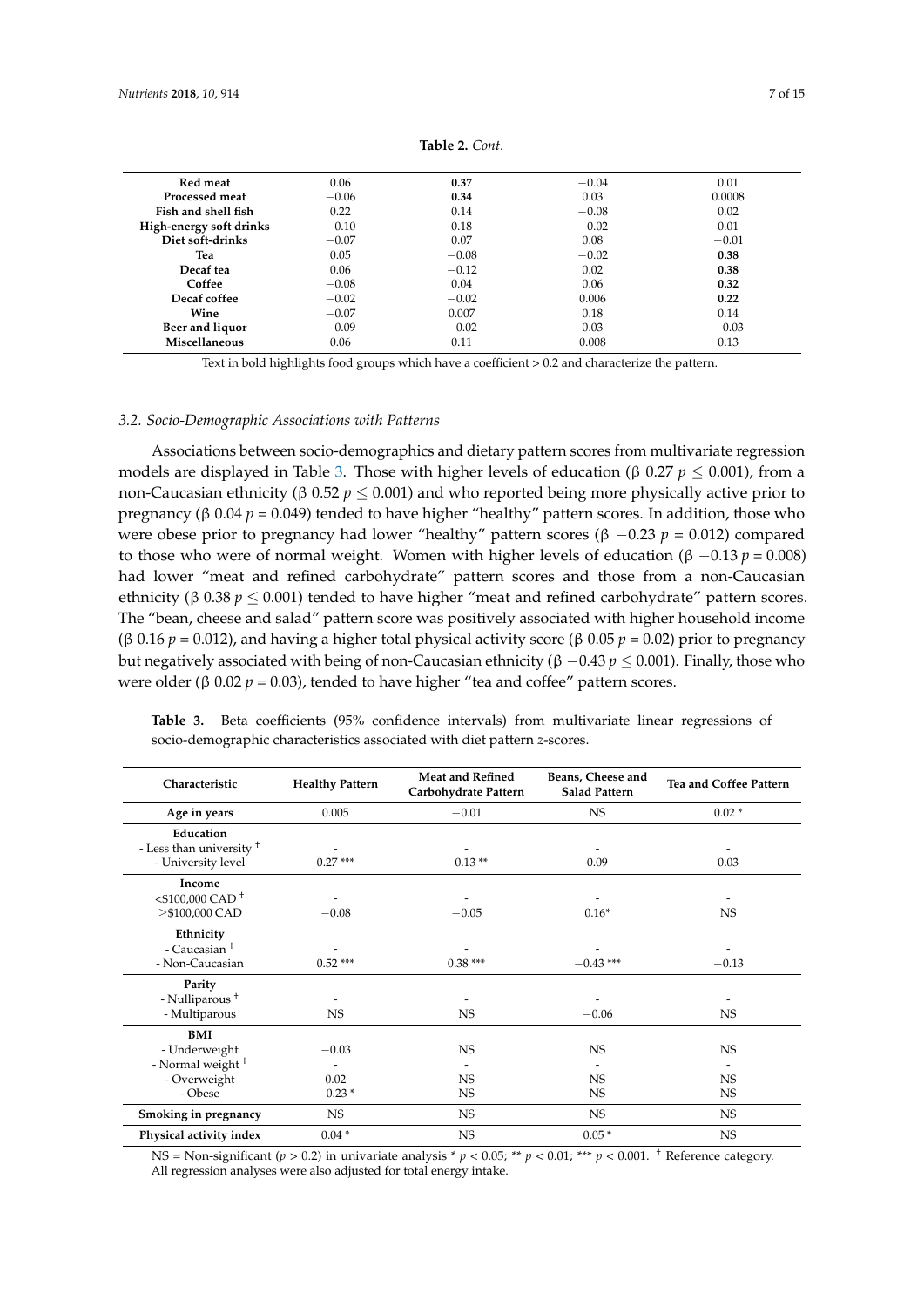## *3.3. Associations between Dietary Pattern and Pregnancy Complications*

Associations between dietary pattern scores and gestational hypertension were first explored in univariate analyses. This showed that there was a univariate association between the healthy pattern score and lower odds of developing gestational hypertension (Odds Ratio (OR): 0.7 95% Confidence Interval (CI) 0.6, 0.9).The association between the "healthy" pattern score and gestational hypertension remained significant in a multivariate model adjusting for covariates. Table [4](#page-7-0) shows the results from the forward step-wise logistic regression model with gestational hypertension as the outcome. This shows that women with in a higher BMI category prior to pregnancy and those with higher household incomes had higher odds of developing gestational hypertension, whereas those with higher "healthy" pattern scores had lower odds, such that for each standard deviation increase in "healthy" pattern score odds of developing gestational hypertension decreased by 0.6 (95% CI: 0.4, 0.9). There were no associations between any other dietary pattern score and gestational hypertension

<span id="page-7-0"></span>

| Variable                       | Odds Ratio | 95% Confidence Intervals | <i>v</i> -Value |
|--------------------------------|------------|--------------------------|-----------------|
| Pre-pregnancy BMI <sup>+</sup> | 2.7        | 1.9, 3.8                 | < 0.001         |
| Income <sup>++</sup>           | 1.6        | 1.0, 2.5                 | 0.03            |
| Parity                         | 0.5        | 0.2, 0.9                 | 0.02            |
| Healthy eating pattern score   | 0.6        | 0.4, 0.9                 | 0.01            |

Forward step-wise logistic regression model. Factors which had a univariate association with gestational hypertension of *p* < 0.2 were included in the final model: Maternal age, total gestational weight gain, total physical activity index and total daily energy intake (kcals). † Pre-pregnancy BMI in three groups; 1 = normal weight, 2 = overweight, 3 = obese. †† Income in five ordered groups: "<\$20,000 CAD", "\$20,000–\$39,999 CAD", "\$40,000–\$59,999 CAD", "\$60,000–\$79,999 CAD", "\$80,000–\$99,999 CAD", and "≥\$100,000 CAD".

Univariate associations between dietary pattern scores and gestational diabetes were not observed. However there was an association between higher levels of physical activity prior to pregnancy and lower odds of developing gestational diabetes (OR 0.8 95% CI: 0.6, 0.9) which remained significant in an adjusted analysis. In a multivariate model those in a higher BMI category prior to pregnancy (OR 2.2 95% CI: 1.4, 3.5) or who were older (OR 1.2 95% CI: 1.1, 1.3) had higher odds of developing gestational diabetes. Whereas those who had a higher total physical activity score prior to pregnancy tended to have lower odds of developing gestational diabetes (OR 0.7 95% CI: 0.5, 0.9) (supplemental Table S2). This analysis was additionally adjusted for gestational weight gain, parity, education, ethnicity and total daily energy intake.

Finally, in a univariate analysis those with a higher "tea and coffee" pattern score were more likely to exceed GWG guidelines (1.2 95% CI: 1.0, 1.4), however this association was attenuated and become non-significant following adjustment for pre-pregnancy BMI and level of education (OR 1.1 95% CI: 0.9, 1.3) (supplemental Table S3).

## **4. Discussion**

In this study, dietary patterns prior to pregnancy were examined and associations with pregnancy complications assessed. Four interpretable dietary patterns were derived which explained a total of 22.9% of the variance in total diet. These patterns were named "healthy", "meat and refined carbohydrates", "beans, cheese and salad" and "tea and coffee", reflecting the food groups that characterized them. In total, 6% of women in the APrON cohort developed gestational hypertension, which was slightly higher than the average incidence for Alberta reported in 2011, which was 5.1% [\[34\]](#page-13-6). In contrast, 3% of women in the APrON cohort developed gestational diabetes, which was slightly lower than the average incidence for Alberta reported in 2011 of 4.4% [\[35\]](#page-13-7). Consuming a "healthy" pattern of diet, characterized by frequent intakes of vegetables, fruit, oils, fish, and pasta/rice prior to pregnancy, was associated with lower odds of developing gestational hypertension, independent of confounders such as pre-pregnancy BMI, gestational weight gain and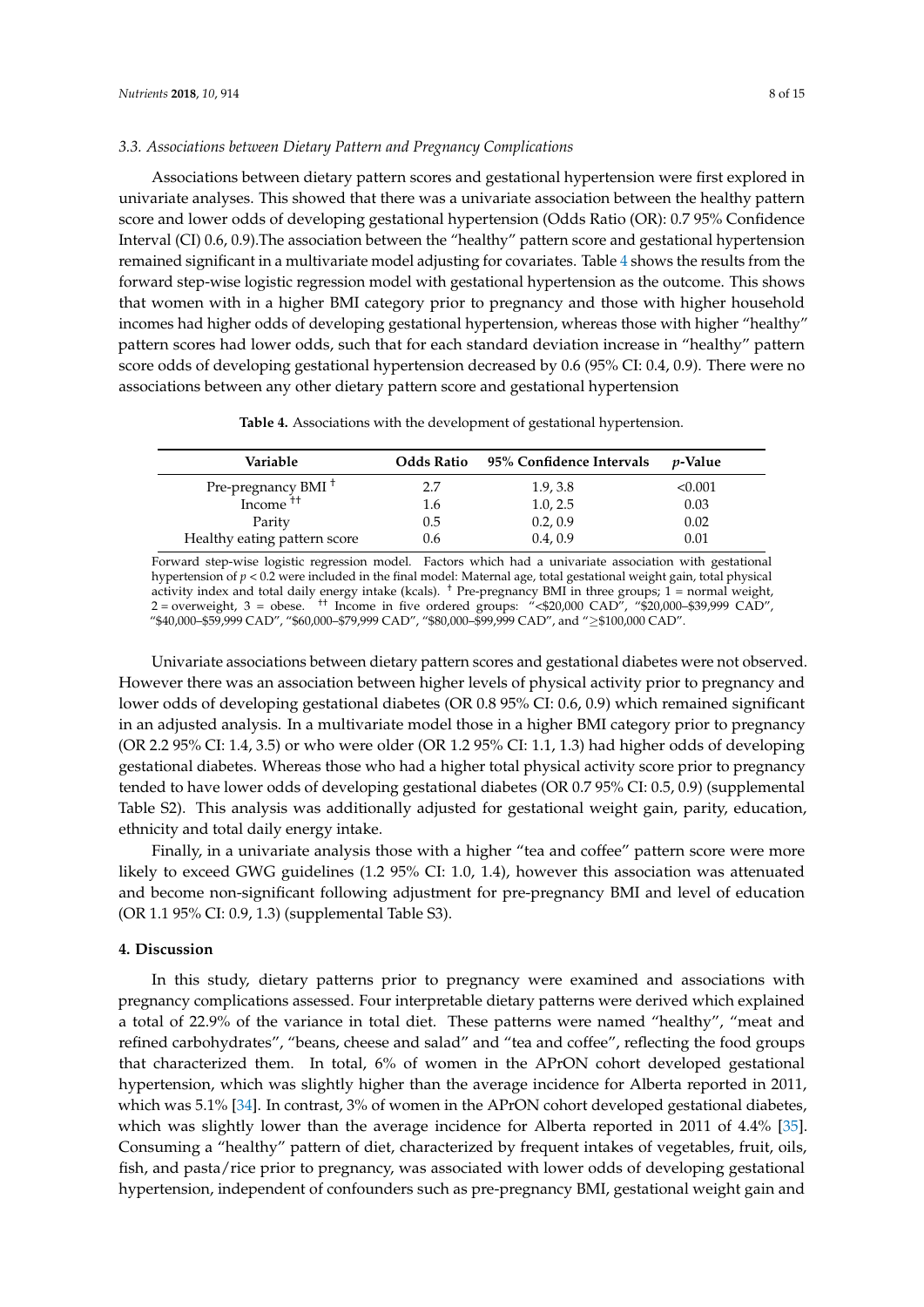socio-demographic characteristics. In an adjusted analysis, a higher overall pre-pregnancy physical activity was associated with lower odds of developing gestational diabetes.

The dietary patterns identified in this study are consistent with those defined among other western populations. The most common dietary pattern described previously include a healthy pattern, sometimes referred to as "prudent" which is often characterized by high fruit and vegetable intake, whole grains, and lean meats [\[36\]](#page-13-8). Two large studies of dietary patterns prior to pregnancy also described patterns similar to our "healthy" pattern as the first component [\[18,](#page-12-10)[37\]](#page-13-9). The Southampton Women's Survey (SWS) assessed dietary patterns in >6000 women recruited as non-pregnant women of childbearing age [\[37\]](#page-13-9). The main dietary pattern they described was the "prudent diet". The prudent diet was similar to the "healthy" pattern reported here, being reflective of frequent fruit, vegetable, and rice/pasta intakes, however it was additionally characterized by lower intakes of fries, crisps, and confectionery [\[37\]](#page-13-9). Additionally dietary patterns analysis of 13,110 women prior to pregnancy in the Nurses' Health Study II (NHSII) described a "prudent" diet which also reflected higher intakes of fruit, green vegetables, fish and poultry [\[38\]](#page-13-10). Our study advances the evidence base by utilizing more contemporary data and in the Canadian context. Of note is the similarity between the prudent pre-pregnancy dietary pattern identified in these cohorts assessed >20 years ago in different Western countries and the "healthy" pattern found in our study, highlighting the consistency of this pattern, which explains most of the variation in the overall diet of women of childbearing age.

The "meat and refined carbohydrate" pattern we described is similar to the second component from the Nurses' Health study II in that it was reflective of higher intakes of processed meat, red meat, refined grains and fries but in addition to sweets and pizza [\[18\]](#page-12-10). The "beans, cheese and salad" pattern may be reflective of a vegetarian pattern with protein sources coming from the beans and pulses and cheese. To our knowledge, the only similar pattern reported in the literature was from the Avon Longitudinal Study of Parents and Children (ALSPAC), which also described a vegetarian pattern in women; however this was additionally negatively correlated with meat consumption, which was not the case in our study [\[38\]](#page-13-10). It is possible that a dietary pattern of beans, cheese, and salad vegetables is more unique to vegetarians in our cohort in Alberta, Canada, or this could be a reflection of the contemporary nature of our data, as studies such as the SWS, NHSII and ALSPAC all described patterns in dietary data collected between 1991 and 2002, while our data were collected between 2009 and 2012. The "tea and coffee" pattern is also dissimilar to others described in women. Whilst dietary patterns that include coffee, tea, and the accompaniments have been described, they often also include other food groups [\[39,](#page-13-11)[40\]](#page-13-12), and are not as strikingly focused on just these two hot drinks. As with the "beans, cheese and salad" pattern, the novelty of this pattern could be due to geographical differences in the dietary behaviours, or a temporal effect reflective of more modern food habits.

All, except the "tea and coffee", dietary patterns had associations with ethnic background with non-Caucasian women being more likely to have a higher "healthy" pattern or "meat and refined carbohydrate" pattern scores and those who were from a Caucasian background more likely to have higher "beans, cheese and salad" pattern scores. Our cohort had a majority of women from a Caucasian background (84%) and so the ethnicity variable was dichotomized to Caucasian and non-Caucasian. In order to explore these further analyses between the sociodemographic characteristics and diet scores were run with the "non-Caucasian" group disaggregated into the individual ethnic categories. This indicated that there were significant differences in the "healthy pattern" score between Caucasians and Chinese (*n* = 59), Native Americans (*n* = 9), and South East Asians (*n* = 52). There were significant differences in the "refined carbohydrate pattern" score between Caucasians and Chinese, Filipinos (*n* = 20), Arabs (*n* = 6), Koreans (*n* = 5), and South East Asians, and there were significant differences in the "cheese, bean and salad pattern" scores between Caucasians and Chinese, Filipinos, and South East Asians. In a sensitivity analysis where these individual groups were included and then excluded we found that significant differences between "Caucasian" and "non-Caucasian" remained with the "healthy" and "bean, cheese and salad" pattern scores, although these associations were attenuated (supplementary Table S4). It is possible that when the smaller ethnicity groups are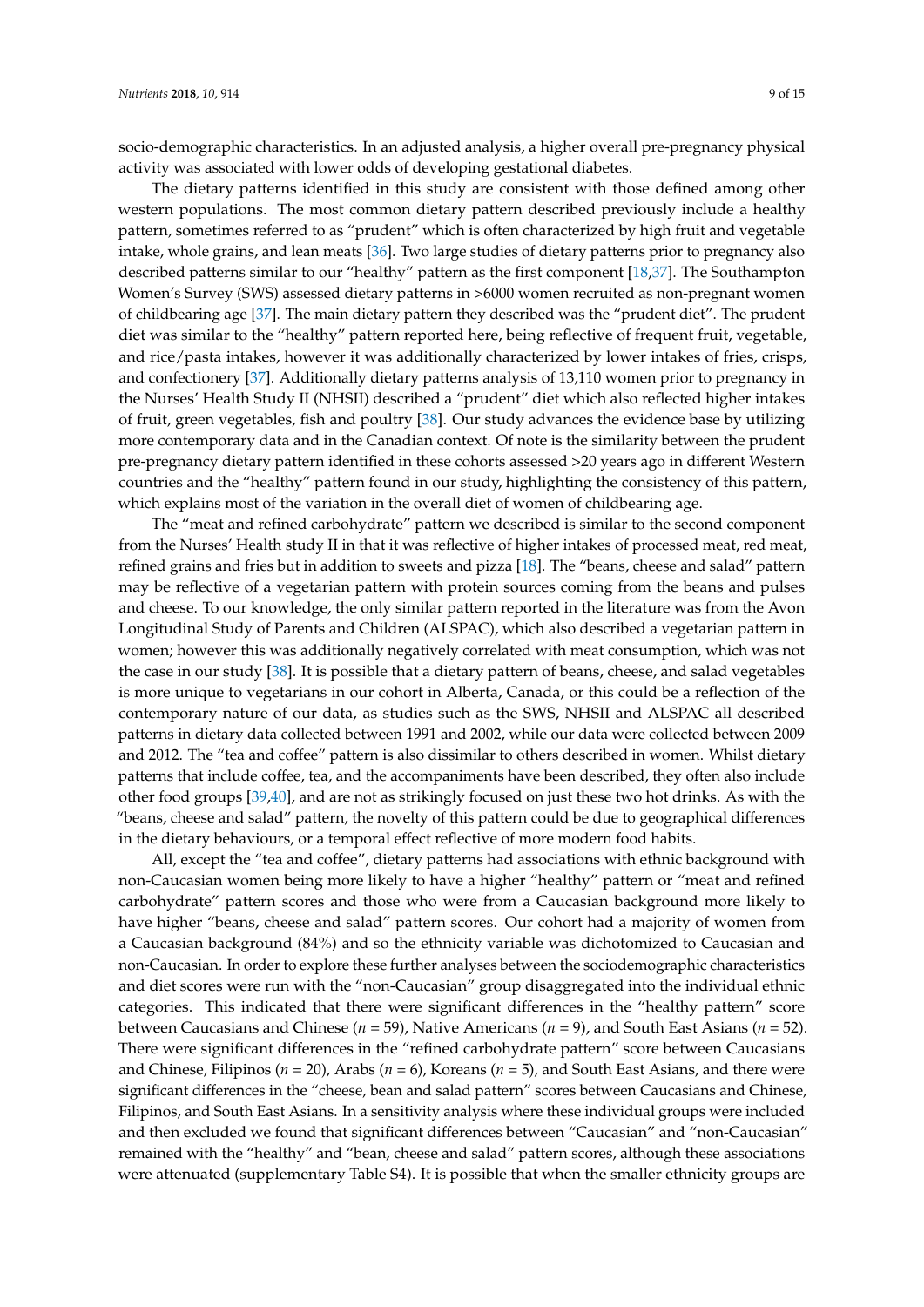combined this larger single group provides more power to find a statistically significant association between non-Caucasians and dietary pattern score compared to the reference group (Caucasians). It is challenging to make an inference as to the differences in these dietary pattern scores by ethnicity as the food list in the FFQ may not have been culturally appropriate, thus missing important elements of their habitual diets. Research needs to be repeated in cohorts with greater representation from non-Caucasian ethnicities.

Women who ate a diet more in line with the "healthy" pattern were less likely to develop gestational hypertension in pregnancy; this association was significant after adjustment for pre-pregnancy BMI and other covariates. Other studies which have assessed dietary patterns and hypertensive disorders in pregnancy have reported similar results [\[19](#page-12-11)[,41](#page-13-13)[,42\]](#page-13-14). The most prominent dietary pattern assessed during pregnancy in >23,000 women in the Norwegian Mother and Child Cohort Study (MoBa) was one which was characterized by frequent intakes of vegetables, vegetable oils, and rice. In turn they reported that higher scores on this pattern were associated with a lower risk of developing pre-eclampsia [\[41\]](#page-13-13). In the Generation R study, a large mother and child cohort study in the Netherlands, 3187 pregnant women had dietary patterns assessed using factor analysis [\[42\]](#page-13-14). They described a diet pattern characterized by high intakes of vegetables, vegetable oil, pastas, fish, and legumes, which they termed a Mediterranean pattern. Women who had lower scores on the Mediterranean pattern had higher blood pressure during pregnancy, although this was not significantly associated with the development of gestational hypertension. However, in the Australian Longitudinal Study on Women's Health, a higher adherence to a Mediterranean pattern prior to pregnancy was shown to be associated with lower risks of developing gestational hypertension in 3582 women [\[19\]](#page-12-11). The Mediterranean diet is one rich in vegetables, fruit, pulses, nuts, fish, and olive oil [\[43\]](#page-13-15). It has shown to be associated with lower systolic and diastolic blood pressure [\[44\]](#page-13-16), with the hypothesized mechanisms being that such foods are rich in minerals known to reduce blood pressure, including magnesium, potassium, and calcium. Similarities between the "healthy" pattern in our study and the Mediterranean diet pattern are one possibility for its association with a reduction in the risk of developing gestational hypertension. This highlights the importance of establishing healthy dietary patterns prior to pregnancy, and in between pregnancies, to improve pregnancy health and further indicates that these may be opportune times in the life-course for intervention.

We observed a heightened risk of developing gestational hypertension in those with higher household incomes. This is an unusual finding as income, as other markers of being materially advantaged are more often associated with lower risks of adverse health outcomes [\[45\]](#page-13-17). Further analyses showed that the effect was driven by those in the highest group for income (≥\$100,000 CAD per year) (data not shown). It is possible that there are lifestyle traits associated with the highest incomes, perhaps including longer working hours or greater stress, that could be driving this observation. We observed a similar association between women with higher incomes and higher intakes of less healthy foods during pregnancy in the same cohort [\[46\]](#page-13-18). We also observed that women who were multiparas had lower odds of developing gestational hypertension. This has been reported in other studies assessing the risk factors associated with developing gestational hypertension and pre-eclampsia [\[47\]](#page-13-19). One mechanism theorized for this is that there is an immunologic aetiology [\[48\]](#page-13-20). The normal immunological response of pregnant women is tolerant to the semi-allogeneic (sharing some but not all genes) foetus, however a defective maternal–foetus immune response may, in part, increase the risk of pregnancy complications, including gestational hypertension and pre-eclampsia.

We also observed marginally lower odds of developing gestational diabetes in those who reported being more physically active prior to pregnancy; this association was independent of women's age and pre-pregnancy BMI. This is consistent with other studies which have reported greater physical activity both prior to and during pregnancy is associated with lower risk of gestational diabetes [\[49](#page-13-21)[,50\]](#page-14-0). However, we only had 49 women in our cohort who developed gestational diabetes; therefore, the effects may have been more pronounced if we had observed more events. Greater frequency of physical activity prior to and during pregnancy has also been shown previously to reduce the risks of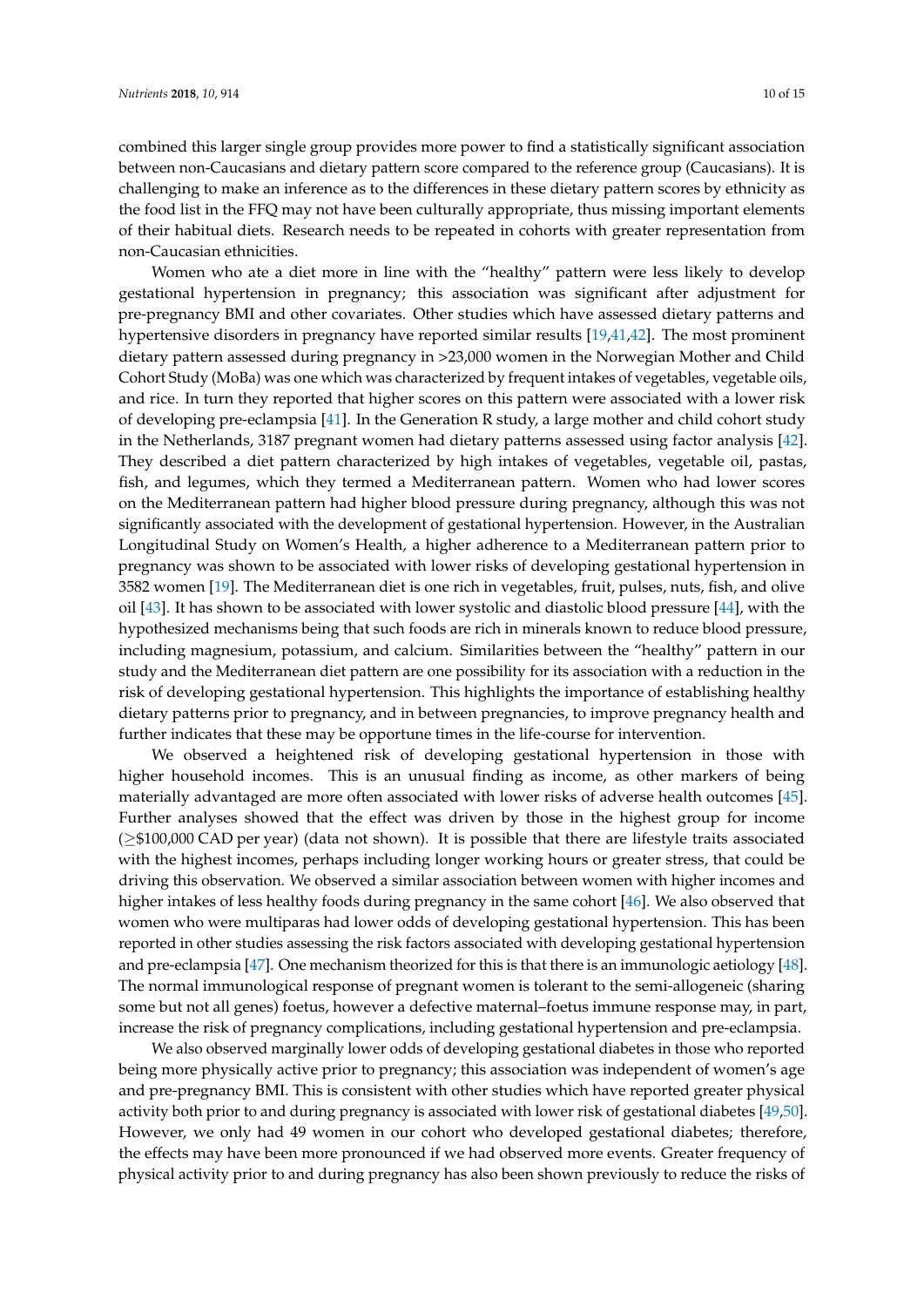excessive GWG and pre-eclampsia [\[50\]](#page-14-0). Therefore, physical activity behaviours prior to pregnancy are also important targets for future interventions to improve health during pregnancy and reduce the risk of pregnancy complications.

#### *4.1. Implications*

Currently there are clinical guidelines that suggest that women should receive nutrition counselling during pregnancy. Specifically, the IOM implementation of the GWG guidelines [\[3\]](#page-11-2) and Health Canada's advice to practitioners [\[51\]](#page-14-1) is to offer nutrition support to women as early in pregnancy as possible, and to especially target women who are overweight or obese. Whilst our findings did show that those who were obese had lower healthy pattern scores and a greater risk of gestational hypertension, the effects of the healthy pattern on gestational hypertension remained significant following adjustment for BMI, thus supporting the idea that universal nutrition strategies should be developed for all women of childbearing age. Whilst changing dietary behaviour is challenging, it is important to turn attention to ways to support women to establish healthy behaviours prior to pregnancy. This is especially prudent given the evidence that dietary behaviours track from before to during pregnancy [\[15\]](#page-12-8), and from mother to child [\[29\]](#page-13-1), thus influencing the dietary behaviours of the next generation. An important next step would be to work with both women of reproductive age and health services to co-develop these strategies so that they are fit for purpose.

#### *4.2. Strengths and Limitations*

This was a large prospective study of women's diets reported prior to pregnancy and objective assessment of the development of complications, including gestational hypertension and diabetes in pregnancy. The APrON study represents the most contemporary birth cohort study of diet and health of mothers during pregnancy and their children in Canada.

We assessed diet before pregnancy in our cohort of women who were recruited to our study in early pregnancy (median gestational age at recruitment was 17 weeks) who were asked to recall their diet before becoming pregnant on a 142-item FFQ. Whilst this may have exposed the data to issues of recall bias, in a previous study the relative validity of this FFQ in its ability to assess pre-pregnancy diet was assessed [\[23\]](#page-12-15). The FFQ was administered to two groups of individuals a sub-cohort of 91 pregnant women randomly selected from the main APrON cohort and a control group of 101 non-pregnant women. Women who were pregnant were asked to report their diet in the 12 months before becoming pregnant and the non-pregnant women were asked to report their diet in the previous 12 months. Independent *t*-tests of the mean intakes of energy, macronutrients, iron, folate, and vitamin B6, B12, or D between these two sub-cohorts showed no differences at the group level. Furthermore in the Southampton Women's Survey women reported their diet using an FFQ prior to pregnancy and again in early pregnancy and dietary patterns analysis was performed. This showed that there was high correlation  $(r = 0.71)$  between the dietary pattern scores assessed prospectively at these two time points [\[15\]](#page-12-8). Therefore an FFQ completed in early pregnancy was deemed appropriate for use of the collection of pre-pregnancy dietary data.

Pre-pregnancy weight data was self-reported by the participants, which may have caused some women to be misclassified in their BMI categories. However analyses carried out as part of a previous study with this cohort found that in a sub group of 528 women who self-reported pre-pregnancy weight and then had weight measured in their first trimester (when weight gain is limited), >90% of women were correctly classified into their respective BMI categories [\[26\]](#page-12-18). The women in the APrON cohort tended to be highly educated, with high household incomes, and from white ethnic backgrounds, which is a similar participant profile to that reported in the Australian Longitudinal Study on Women's Health [\[17\]](#page-12-20) and Generation R [\[42\]](#page-13-14). Whilst this is not representative of the population of women of childbearing age in Canada as a whole, comparisons with other studies which have wider variation in the demographics of their cohort indicate that our findings are likely generalizable to the wider population. For instance, participants in the MoBa study were more representative of the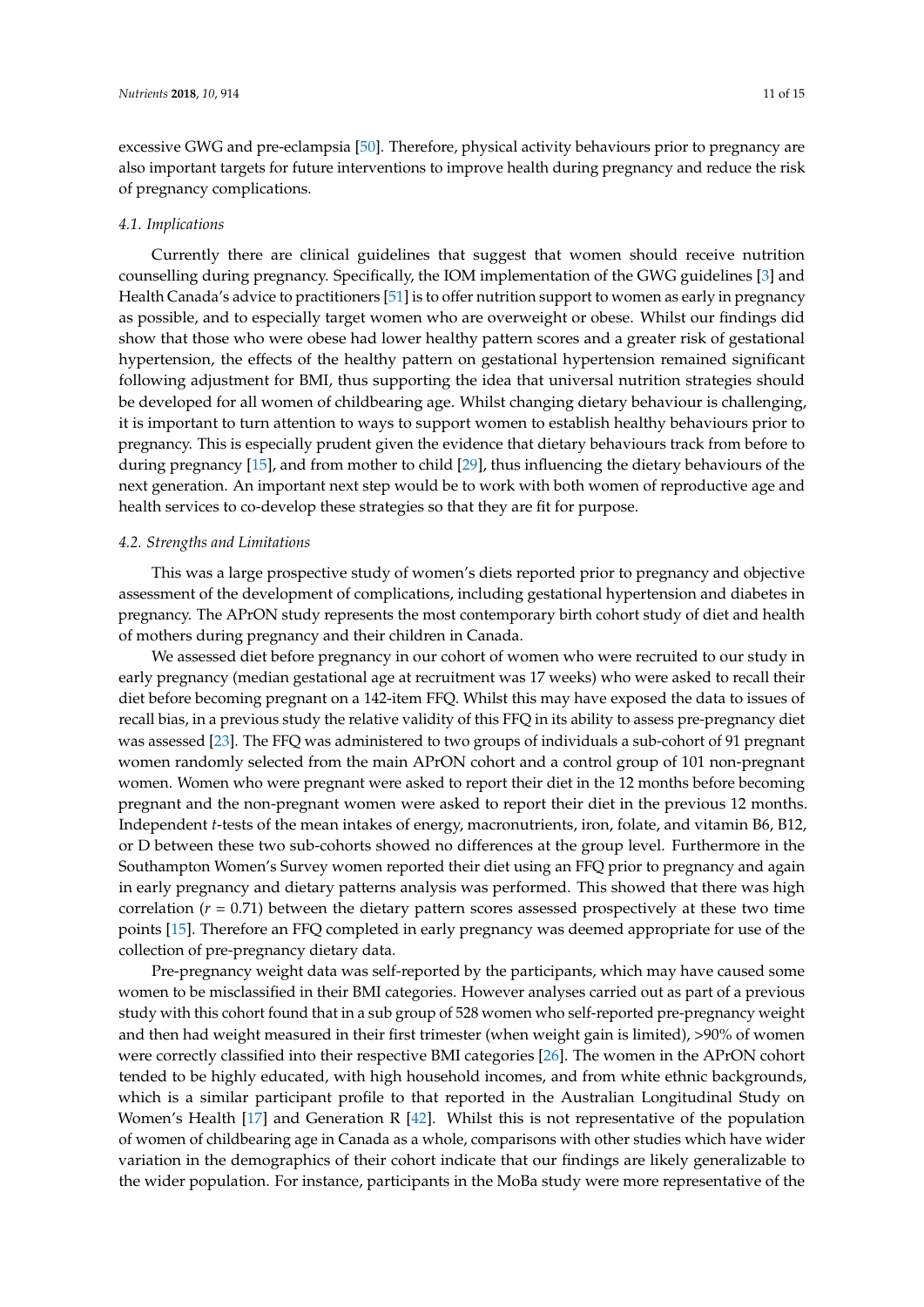wider population, with only 20.5% having university-level education and >28% being overweight or obese [\[41\]](#page-13-13). They reported finding a similar "healthy" dietary pattern to the one in our study, which was associated with a decreased risk of pre-eclampsia. Therefore, the associations reported in the somewhat restricted APrON sample are likely to be robust effects which may be underestimated compared to the general population. Women experiencing lower incomes or who live in more vulnerable situations due to lower educational attainment may require more support to achieve the 'healthy' dietary pattern described here. Lastly, subjective decisions were made during the application and interpretation of dietary patterns analysis using PCA. The study team was multidisciplinary, consisting of nutrition experts and epidemiologists to reduce challenges with the analysis and its interpretation.

# **5. Conclusions**

This study adds to the growing evidence that preconception diet and lifestyle is crucial for the optimal health of the mother, and possibly her offspring, and needs to be the focus for future health interventions. The next steps are to work in multidisciplinary teams, with representation from women of childbearing age and healthcare providers, to co-develop initiatives which support women to establish better eating patterns for their own health and that of the next generation.

**Supplementary Materials:** The following are available online at [http://www.mdpi.com/2072-6643/10/7/914/s1,](http://www.mdpi.com/2072-6643/10/7/914/s1) Table S1: Food groups and the FFQ items included in them, Table S2: Associations with gestational diabetes, Table S3: Associations with gestational weight gain (GWG) in excess of the IOM guidelines (compared with GWG within the IOM guidelines), Table S4: Sensitivity analysis showing relationship between ethnicity and dietary pattern scores with and without the individual ethnic groups in the non-Caucasian category associated with the patterns.

**Author Contributions:** M.J. and N.M. designed the study, carried out the analysis, and wrote the manuscript under the supervision of S.T.J., P.J.R., and R.C.B., F.R. and M.P. assisted with data preparation and analyses. R.C.B. is the Principal Investigator of the ENRICH program and Co-Investigator of the APrON study. All authors contributed to the writing of the manuscript.

**Funding:** Megan Jarman is supported by a postdoctoral fellowship from Alberta Innovates Health Solutions. The APrON cohort study was funded by Alberta Innovates Health Solutions. The analyses reported in this manuscript were also funded by Alberta Innovates Health Solutions through a Collaborative Research Innovation Opportunities Program Grant awarded to the ENRICH study team (Bell PI).

**Acknowledgments:** The authors would like to thank the participants of the APrON study and acknowledge Joan Do, Elizabeth Orr, Sarah Loehr, Dayna-Lynn Dymianiw, Anne Gilbert, Ala Qabaja, Andrea Deane, Lubna Anis, and Yan Yuan for their assistance with data collection, preparation, and database development.

**Conflicts of Interest:** The authors declare no conflict of interest.

# **References**

- <span id="page-11-0"></span>1. Poston, L. Maternal Obesity, Gestational Weight Gain and Diet as Determinants of Offspring Long Term Health. *Best Pract. Res. Clin. Endoc. Metab.* **2012**, *26*, 627–639. [\[CrossRef\]](http://dx.doi.org/10.1016/j.beem.2012.03.010) [\[PubMed\]](http://www.ncbi.nlm.nih.gov/pubmed/22980045)
- <span id="page-11-1"></span>2. Ozanne, S.E.; Fernandez-Twinn, D.; Hales, C.N. Fetal Growth and Adult Diseases. *Semin. Perinatol.* **2004**, *28*, 81–87. [\[CrossRef\]](http://dx.doi.org/10.1053/j.semperi.2003.10.015) [\[PubMed\]](http://www.ncbi.nlm.nih.gov/pubmed/15058905)
- <span id="page-11-2"></span>3. Rasmussen, K.M. *Weight Gain during Pregnancy: Reexamining the Guidelines*; National Academies Press: Washington, DC, USA, 2009.
- <span id="page-11-3"></span>4. Schoenaker, D.A.J.M.; Soedamah-Muthu, S.S.; Mishra, G.D. The Association between Dietary Factors and Gestational Hypertension and Pre-Eclampsia: A Systematic Review and Meta-Analysis of Observational Studies. *BMC Med.* **2014**, *12*, 157. [\[CrossRef\]](http://dx.doi.org/10.1186/s12916-014-0157-7) [\[PubMed\]](http://www.ncbi.nlm.nih.gov/pubmed/25241701)
- <span id="page-11-4"></span>5. Guilloty, N.I.; Soto, R.; Anzalota, L.; Rosario, Z.; Cordero, J.F.; Palacios, C. Diet, pre-pregnancy BMI, and gestational weight gain in puerto rican women. *Matern. Child Health J.* **2015**, *19*, 2453. [\[CrossRef\]](http://dx.doi.org/10.1007/s10995-015-1764-4) [\[PubMed\]](http://www.ncbi.nlm.nih.gov/pubmed/26100133)
- 6. Merkx, A.; Ausems, M.; Budé, L.; de Vries, R.; Nieuwenhuijze, M.J. Weight gain in healthy pregnant women in relation to pre-pregnancy BMI, diet and physical activity. *Midwifery* **2015**, *31*, 693–701. [\[CrossRef\]](http://dx.doi.org/10.1016/j.midw.2015.04.008) [\[PubMed\]](http://www.ncbi.nlm.nih.gov/pubmed/25981808)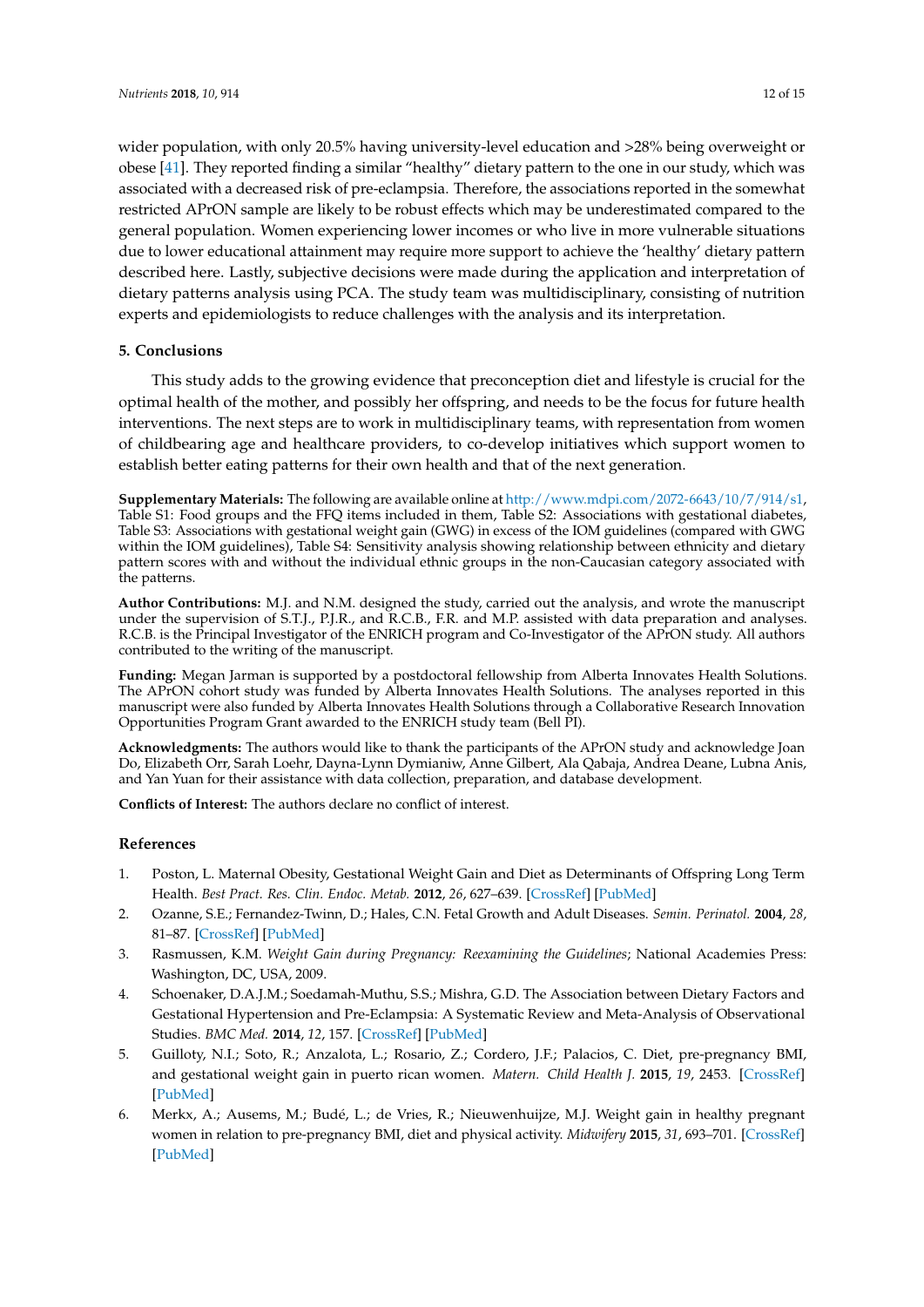- <span id="page-12-0"></span>7. Shin, D.; Lee, K.W.; Song, W.O. Dietary patterns during pregnancy are associated with risk of gestational diabetes mellitus. *Nutrients* **2015**, *7*, 9369–9382. [\[CrossRef\]](http://dx.doi.org/10.3390/nu7115472) [\[PubMed\]](http://www.ncbi.nlm.nih.gov/pubmed/26569302)
- <span id="page-12-1"></span>8. O'Connor, D.L.; Blake, J.; Bell, R.; Bowen, A.; Callum, J.; Fenton, S.; Gray-Donald, K.; Rossiter, M.; Adamo, K.; Brett, K.; et al. Canadian consensus on female nutrition: Adolescence, reproduction, menopause, and beyond. *J. Obstet. Gynaecol. Can. (JOGC)* **2016**, *38*, 508–554. [\[CrossRef\]](http://dx.doi.org/10.1016/j.jogc.2016.01.001) [\[PubMed\]](http://www.ncbi.nlm.nih.gov/pubmed/27368135)
- <span id="page-12-2"></span>9. Health Canada. *Eating Well with Canada's Food Guide: A Resource for Educators and Communicators*; Health Canada: Ottawa, On, Canada, 2007.
- <span id="page-12-3"></span>10. Dodd, J.M.; Cramp, C.; Sui, Z.; Yelland, L.N.; Deussen, A.R.; Grivell, R.M.; Moran, L.J.; Crowther, C.A.; Turnbull, D.; McPhee, A.J.; et al. The effects of antenatal dietary and lifestyle Advice for women who are overweight or obese on maternal diet and physical activity: The LIMIT randomised trial. *BMC Med.* **2014**, *12*, 161. [\[CrossRef\]](http://dx.doi.org/10.1186/s12916-014-0161-y) [\[PubMed\]](http://www.ncbi.nlm.nih.gov/pubmed/25315237)
- <span id="page-12-4"></span>11. Flynn, A.C.; Seed, P.T.; Patel, N.; Barr, S.; Bell, R.; Briley, A.L.; Godfrey, K.M.; Nelson, S.M.; Oteng-Ntim, E.; Robinson, S.M.; et al. Dietary patterns in obese pregnant women; influence of a behavioral intervention of diet and physical activity in the UPBEAT randomized controlled trial. *Int. J. Behav. Nutr. Phys. Act.* **2016**, *13*, 124. [\[CrossRef\]](http://dx.doi.org/10.1186/s12966-016-0450-2) [\[PubMed\]](http://www.ncbi.nlm.nih.gov/pubmed/27894316)
- <span id="page-12-5"></span>12. Stephenson, J.; Heslehurst, N.; Hall, J.; Schoenaker, D.A.J.M.; Hutchinson, J.; Cade, J.E.; Poston, L.; Barrett, G.; Crozier, S.R.; Barker, M.; et al. Before the beginning: Nutrition and lifestyle in the preconception period and its importance for future health. *Lancet* **2018**, *391*, 1830–1841. [\[CrossRef\]](http://dx.doi.org/10.1016/S0140-6736(18)30311-8)
- <span id="page-12-6"></span>13. Mikkilä, V.; Räsänen, L.; Raitakari, O.T.; Pietinen, P.; Viikari, J. Consistent dietary patterns identified from childhood to adulthood: The cardiovascular risk in young Finns study. *Br. J. Nutr.* **2005**, *93*, 923–931. [\[CrossRef\]](http://dx.doi.org/10.1079/BJN20051418) [\[PubMed\]](http://www.ncbi.nlm.nih.gov/pubmed/16022763)
- <span id="page-12-7"></span>14. Northstone, K.; Emmett, P.M. Are dietary patterns stable throughout early and mid-childhood? A Birth cohort study. *Br. J. Nutr.* **2008**, *100*, 1069–1076. [\[CrossRef\]](http://dx.doi.org/10.1017/S0007114508968264) [\[PubMed\]](http://www.ncbi.nlm.nih.gov/pubmed/18377690)
- <span id="page-12-8"></span>15. Crozier, S.R.; Robinson, S.M.; Godfrey, K.M.; Cooper, C.; Inskip, H.M. Women's dietary patterns change little from before to during pregnancy. *J. Nutr.* **2009**, *139*, 1956–1963. [\[CrossRef\]](http://dx.doi.org/10.3945/jn.109.109579) [\[PubMed\]](http://www.ncbi.nlm.nih.gov/pubmed/19710161)
- <span id="page-12-9"></span>16. Bao, W.; Bowers, K.; Tobias, D.K.; Olsen, S.F.; Chavarro, J.; Vaag, A.; Kiely, M.; Zhang, C. Prepregnancy low-carbohydrate dietary pattern and risk of gestational diabetes mellitus: A prospective cohort study. *Am. J. Clin. Nutr.* **2014**, *99*, 1378–1384. [\[CrossRef\]](http://dx.doi.org/10.3945/ajcn.113.082966) [\[PubMed\]](http://www.ncbi.nlm.nih.gov/pubmed/24717341)
- <span id="page-12-20"></span>17. Schoenaker, D.A.J.M.; Soedamah-Muthu, S.S.; Callaway, L.K.; Mishra, G.D. Pre-pregnancy dietary patterns and risk of gestational diabetes mellitus: Results from an Australian population-based prospective cohort Study. *Diabetologia* **2015**, *58*, 2726–2735. [\[CrossRef\]](http://dx.doi.org/10.1007/s00125-015-3742-1) [\[PubMed\]](http://www.ncbi.nlm.nih.gov/pubmed/26358582)
- <span id="page-12-10"></span>18. Zhang, C.; Schulze, M.; Solomon, C.; Hu, F. A prospective study of dietary patterns, meat intake and the risk of gestational diabetes mellitus. *Diabetologia* **2006**, *49*, 2604–2613. [\[CrossRef\]](http://dx.doi.org/10.1007/s00125-006-0422-1) [\[PubMed\]](http://www.ncbi.nlm.nih.gov/pubmed/16957814)
- <span id="page-12-11"></span>19. Schoenaker, D.A.J.M.; Soedamah-Muthu, S.S.; Callaway, L.K.; Mishra, G.D. Prepregnancy dietary patterns and risk of developing hypertensive disorders of pregnancy: Results from the Australian longitudinal study on women's health. *Am. J. Clin. Nutr.* **2015**, *102*, 94–101. [\[CrossRef\]](http://dx.doi.org/10.3945/ajcn.114.102475) [\[PubMed\]](http://www.ncbi.nlm.nih.gov/pubmed/26040639)
- <span id="page-12-12"></span>20. Hu, F.B. Dietary pattern analysis: A new direction in nutritional epidemiology. *Curr. Opin. Lipidol.* **2002**, *13*, 3–9. [\[CrossRef\]](http://dx.doi.org/10.1097/00041433-200202000-00002) [\[PubMed\]](http://www.ncbi.nlm.nih.gov/pubmed/11790957)
- <span id="page-12-13"></span>21. Kaplan, B.J.; Giesbrecht, G.F.; Leung, B.M.Y.; Field, C.J.; Dewey, D.; Bell, R.C.; Manca, D.P.; O'Beirne, M.; Johnston, D.W.; Pop, V.J.; et al. The Alberta Pregnancy Outcomes and Nutrition (APrON) Cohort study: Rationale and methods. *Matern. Child. Nutr.* **2014**, *10*, 44–60. [\[CrossRef\]](http://dx.doi.org/10.1111/j.1740-8709.2012.00433.x) [\[PubMed\]](http://www.ncbi.nlm.nih.gov/pubmed/22805165)
- <span id="page-12-14"></span>22. Csizmadi, I.; Kahle, L.; Ullman, R.; Dawe, U.; Zimmerman, T.P.; Friedenreich, C.M.; Bryant, H.; Subar, A.F. Adaptation and evaluation of the national cancer institute's diet history questionnaire and nutrient database for Canadian populations. *Public Health Nutr.* **2007**, *10*, 88–96. [\[CrossRef\]](http://dx.doi.org/10.1017/S1368980007184287) [\[PubMed\]](http://www.ncbi.nlm.nih.gov/pubmed/17212847)
- <span id="page-12-15"></span>23. Ramage, S.M.; McCargar, L.J.; Berglund, C.; Harber, V.; Bell, R.C. Assessment of pre-pregnancy dietary intake with a food frequency questionnaire in Alberta women. *Nutrients* **2015**, *7*, 6155–6166. [\[CrossRef\]](http://dx.doi.org/10.3390/nu7085277) [\[PubMed\]](http://www.ncbi.nlm.nih.gov/pubmed/26225996)
- <span id="page-12-16"></span>24. Food Processor SQL. *Food Processor Nutrition and Fitness Software*; Food Processor SQL Inc.: Salem, OR, USA, 2009.
- <span id="page-12-17"></span>25. Willett, W. *Nutritional Epidemiology*, 3rd ed.; Oxford University Press: New York, NY, USA, 2012.
- <span id="page-12-18"></span>26. Jarman, M.; Yuan, Y.; Pakseresht, M.; Shi, Q.; Robson, P.J.; Bell, R.C. Patterns and trajectories of gestational weight gain: A prospective cohort study. *CMAJ Open* **2016**, *4*, E345. [\[CrossRef\]](http://dx.doi.org/10.9778/cmajo.20150132) [\[PubMed\]](http://www.ncbi.nlm.nih.gov/pubmed/27525254)
- <span id="page-12-19"></span>27. Baecke, J.A.H.; Burema, J.; Frijters, J.E.R. A short questionnaire for the measurement of habitual physical activity in epidemiological studies. *Am. J. Clin. Nutr.* **1982**, *36*, 936–942. [\[CrossRef\]](http://dx.doi.org/10.1093/ajcn/36.5.936) [\[PubMed\]](http://www.ncbi.nlm.nih.gov/pubmed/7137077)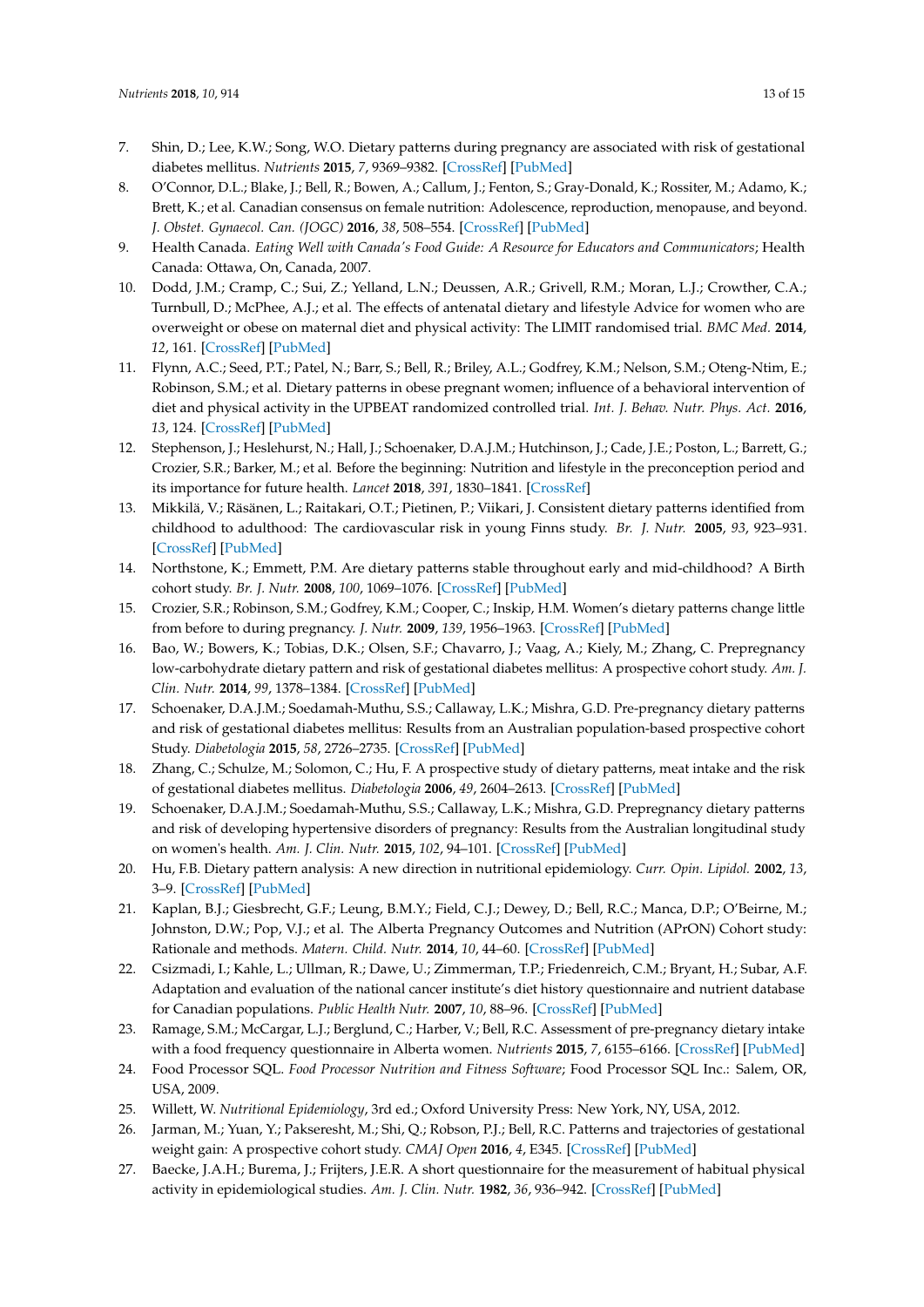- <span id="page-13-0"></span>28. Pols, M.A.; Peeters, P.H.; Bueno-De-Mesquita, H.B.; Ocké, M.C.; Wentink, C.A.; Kemper, H.C.; Collette, H.J. Validity and repeatability of a modified baecke questionnaire on physical activity. *Int. J. Epidemiol.* **1995**, *24*, 381–388. [\[CrossRef\]](http://dx.doi.org/10.1093/ije/24.2.381) [\[PubMed\]](http://www.ncbi.nlm.nih.gov/pubmed/7635600)
- <span id="page-13-1"></span>29. Fisk, C.M.; Crozier, S.R.; Inskip, H.M.; Godfrey, K.M.; Cooper, C.; Robinson, S.M. Influences on the quality of young children's diets: The importance of maternal food choices. *Br. J. Nutr.* **2011**, *105*, 287–296. [\[CrossRef\]](http://dx.doi.org/10.1017/S0007114510003302) [\[PubMed\]](http://www.ncbi.nlm.nih.gov/pubmed/20807465)
- <span id="page-13-2"></span>30. Brown, J. Choosing the right type of rotation in PCA and EFA. *JALT Test. Eval.* **2013**, *13*, 20–25.
- <span id="page-13-3"></span>31. Togo, P.; Heitmann, B.L.; Sørensen, T.I.A.; Osler, M. Consistency of food intake factors by different dietary assessment methods and population groups. *Br. J. Nutr.* **2003**, *90*, 667–678. [\[CrossRef\]](http://dx.doi.org/10.1079/BJN2003943) [\[PubMed\]](http://www.ncbi.nlm.nih.gov/pubmed/13129474)
- <span id="page-13-4"></span>32. Armitage, P.; Berry, G.; Matthews, J.N.S. *Statistical Methods in Medical Research*, 4th ed.; Blackwell Science: Oxford, UK, 2002.
- <span id="page-13-5"></span>33. *Stata Statistical Software*, version 14.0; StataCorp: College Station, TX, USA, 2015.
- <span id="page-13-6"></span>34. Government of Canada. *Maternal Hypertension in Canada*; Public Health Agency of Canada: Ottawa, ON, Canada, 2014.
- <span id="page-13-7"></span>35. Government of Canada. *Maternal Diabetes in Canada*; Public Health Agency of Canada: Ottawa, ON, Canada, 2014.
- <span id="page-13-8"></span>36. Kant, A.K. Dietary patterns and health outcomes. *J. Am. Diet. Assoc.* **2004**, *104*, 615–635. [\[CrossRef\]](http://dx.doi.org/10.1016/j.jada.2004.01.010) [\[PubMed\]](http://www.ncbi.nlm.nih.gov/pubmed/15054348)
- <span id="page-13-9"></span>37. Crozier, S.R.; Robinson, S.M.; Borland, S.E.; Inskip, H.M. Dietary patterns in the Southampton women's survey. *Eur. J. Clin. Nutr.* **2006**, *60*, 1391–1399. [\[CrossRef\]](http://dx.doi.org/10.1038/sj.ejcn.1602469) [\[PubMed\]](http://www.ncbi.nlm.nih.gov/pubmed/16804555)
- <span id="page-13-10"></span>38. Northstone, K.; Emmett, P.; Rogers, I. Dietary patterns in pregnancy and associations with socio-demographic and lifestyle factors. *Eur. J. Clin. Nutr.* **2008**, *62*, 471–479. [\[CrossRef\]](http://dx.doi.org/10.1038/sj.ejcn.1602741) [\[PubMed\]](http://www.ncbi.nlm.nih.gov/pubmed/17375108)
- <span id="page-13-11"></span>39. Uusitalo, U.; Arkkola, T.; Ovaskainen, M.; Kronberg-Kippilä, C.; Kenward, M.G.; Veijola, R.; Simell, O.; Knip, M.; Virtanen, S.M. Unhealthy dietary patterns are associated with weight gain during pregnancy among Finnish women. *Public Health Nutr.* **2009**, *12*, 2392–2399. [\[CrossRef\]](http://dx.doi.org/10.1017/S136898000900528X) [\[PubMed\]](http://www.ncbi.nlm.nih.gov/pubmed/19323867)
- <span id="page-13-12"></span>40. Shin, D.; Lee, K.W.; Song, W.O. Pre-pregnancy weight status is associated with diet quality and nutritional biomarkers during pregnancy. *Nutrients* **2016**, *8*, 162. [\[CrossRef\]](http://dx.doi.org/10.3390/nu8030162) [\[PubMed\]](http://www.ncbi.nlm.nih.gov/pubmed/26978398)
- <span id="page-13-13"></span>41. Brantsaeter, A.L.; Haugen, M.; Samuelsen, S.O.; Torjusen, H.; Trogstad, L.; Alexander, J.; Magnus, P.; Meltzer, H.M. A dietary pattern characterized by high intake of vegetables, fruits, and vegetable oils is associated with reduced risk of preeclampsia in nulliparous pregnant norwegian women. *J. Nutr.* **2009**, *139*, 1162–1168. [\[CrossRef\]](http://dx.doi.org/10.3945/jn.109.104968) [\[PubMed\]](http://www.ncbi.nlm.nih.gov/pubmed/19369368)
- <span id="page-13-14"></span>42. Sarah, T.; Steegers-Theunissen, R.P.M.; Vujkovic, M.; Bakker, R.; den Breeijen, H.; Raat, H.; Russcher, H.; Lindemans, J.; Hofman, A.; Jaddoe, V.W.V.; et al. Major dietary patterns and blood pressure patterns during pregnancy: The generation R study. *Am. J. Obstet. Gynecol.* **2011**, *205*, 337.
- <span id="page-13-15"></span>43. Castro-Quezada, I.; Román Viñas, B.; Serra-Majem, L. The mediterranean diet and nutritional adequacy: A Review. *Nutrients* **2014**, *6*, 231–248. [\[CrossRef\]](http://dx.doi.org/10.3390/nu6010231) [\[PubMed\]](http://www.ncbi.nlm.nih.gov/pubmed/24394536)
- <span id="page-13-16"></span>44. Psaltopoulou, T.; Naska, A.; Orfanos, P.; Trichopoulos, D.; Mountokalakis, T.; Trichopoulou, A. Olive oil, the mediterranean diet, and arterial blood pressure: The Greek European Prospective Investigation into Cancer and Nutrition (EPIC) Study. *Am. J. Clin. Nutr.* **2004**, *80*, 1012. [\[CrossRef\]](http://dx.doi.org/10.1093/ajcn/80.4.1012) [\[PubMed\]](http://www.ncbi.nlm.nih.gov/pubmed/15447913)
- <span id="page-13-17"></span>45. Lynch, J.W.; Smith, G.D.; Kaplan, G.A.; House, J.S. Income inequality and mortality: Importance to health of individual income, psychosocial environment, or material conditions. *BMJ* **2000**, *320*, 1200–1204. [\[CrossRef\]](http://dx.doi.org/10.1136/bmj.320.7243.1200) [\[PubMed\]](http://www.ncbi.nlm.nih.gov/pubmed/10784551)
- <span id="page-13-18"></span>46. Jarman, M.; Bell, R.C.; Nerenberg, K.; Robson, P.J. Adherence to Canada's food guide recommendations during pregnancy. *Curr. Dev. Nutr.* **2017**, *1*, e000356. [\[CrossRef\]](http://dx.doi.org/10.3945/cdn.116.000356) [\[PubMed\]](http://www.ncbi.nlm.nih.gov/pubmed/29955709)
- <span id="page-13-19"></span>47. Shen, M.; Smith, G.N.; Rodger, M.; White, R.R.; Walker, M.C.; Wen, S.W. Comparison of risk factors and outcomes of gestational hypertension and pre-eclampsia. *PLoS ONE* **2017**, *12*, e0175914. [\[CrossRef\]](http://dx.doi.org/10.1371/journal.pone.0175914) [\[PubMed\]](http://www.ncbi.nlm.nih.gov/pubmed/28437461)
- <span id="page-13-20"></span>48. Martínez-Varea, A.; Pellicer, B.; Perales-Marín, A.; Pellicer, A. Relationship between maternal immunological response during pregnancy and onset of preeclampsia. *J. Immunol. Res.* **2014**, *2014*, 1–15. [\[CrossRef\]](http://dx.doi.org/10.1155/2014/210241) [\[PubMed\]](http://www.ncbi.nlm.nih.gov/pubmed/24987708)
- <span id="page-13-21"></span>49. Brawarsky, P.; Stotland, N.E.; Jackson, R.A.; Fuentes-Afflick, E.; Escobar, G.J.; Rubashkin, N.; Haas, J.S. Pre-pregnancy and pregnancy-related factors and the risk of excessive or inadequate gestational weight gain. *Int. J. Gyn. Obstet.* **2005**, *91*, 125–131. [\[CrossRef\]](http://dx.doi.org/10.1016/j.ijgo.2005.08.008) [\[PubMed\]](http://www.ncbi.nlm.nih.gov/pubmed/16202415)